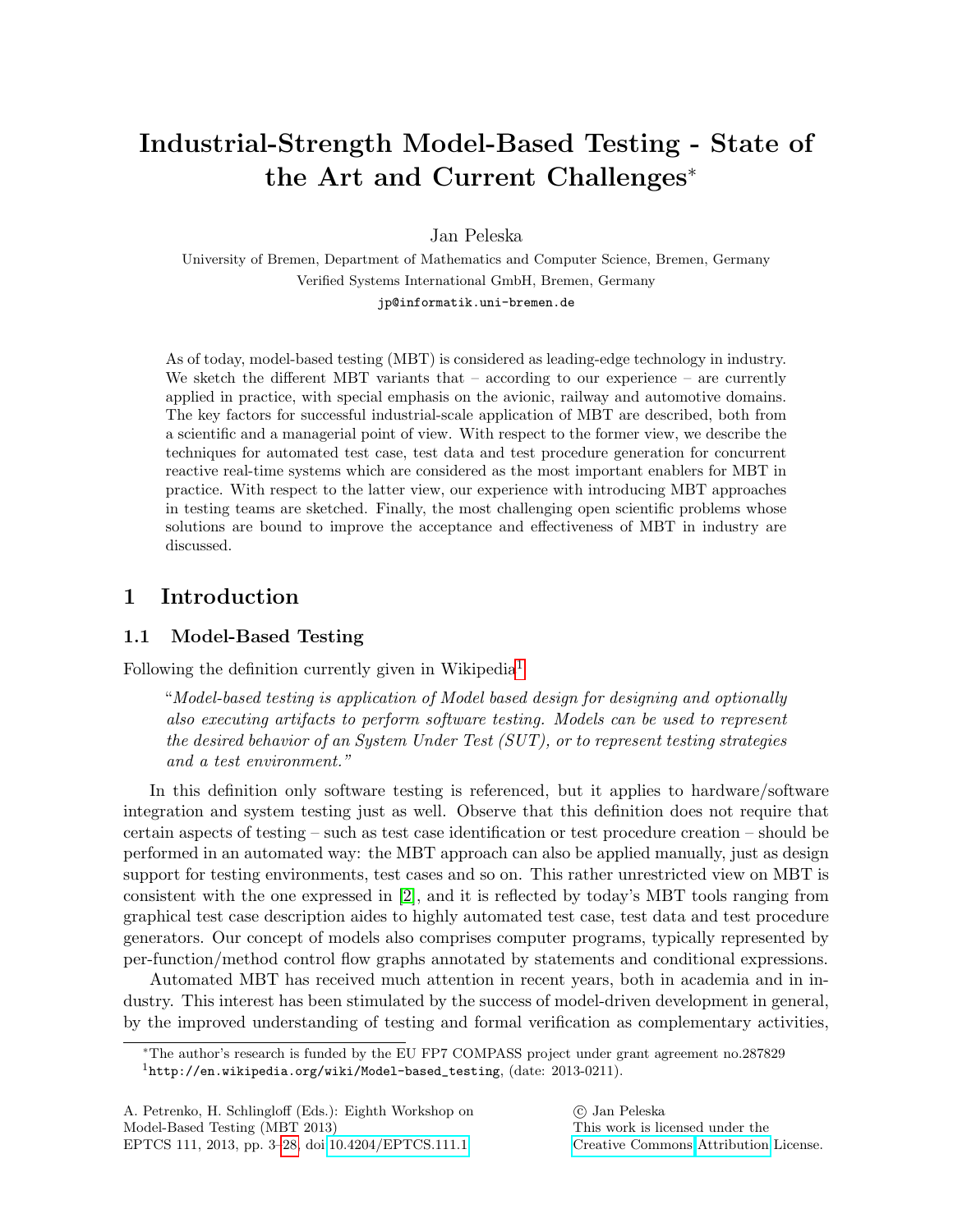and by the availability of efficient tool support. Indeed, when compared to conventional testing approaches, MBT has proven to increase both quality and efficiency of test campaigns; we name [\[21\]](#page-19-0) as one example where quantitative evaluation results have been given.

In this paper the term model-based testing is used in the following, most comprehensive, sense: the behaviour of the *system under test (SUT)* is specified by a model elaborated in the same style as a model serving for development purposes. Optionally, the SUT model can be paired with an environment model restricting the possible interactions of the environment with the SUT. A *symbolic test case generator* analyses the model and specifies *symbolic test cases* as logical formulas identifying model computations suitable for a certain test purpose. Constrained by the transition relations of SUT and environment model, a solver computes concrete model computations which are witnesses of the symbolic test cases. The inputs to the SUT obtained from these computations are used in the test execution to stimulate the SUT. The SUT behaviour observed during the test execution is compared against the expected SUT behaviour specified in the original model. Both stimulation sequences and *test oracles*, i. e., checkers of SUT behaviour, are automatically transformed into test procedures executing the concrete test cases in a modelin-the-loop, software-in-the-loop, or hardware-in-the-loop configuration.

According to the MBT paradigm described here, the focus of test engineers is shifted from test data elaboration and test procedure programming to modelling. The effort invested into specifying the SUT model results in a return of investment, because test procedures are generated automatically, and debugging deviations of observed against expected behaviour is considerably facilitated because the observed test executions can be "replayed" against the model. Moreover, V&V processes and certification are facilitated because test cases can be automatically traced against the model which in turn reflects the complete set of system requirements.

#### 1.2 Objectives of this Paper

The objective of this paper is to describe the capabilities of MBT tools which – according to our experience – are fit for application in today's industrial scale projects and which are essential for successful MBT application in practice. The MBT application field considered here is distributed embedded real-time systems in the avionic, automotive and railway domains. The description refers to our tool RT-Tester<sup>[2](#page-1-0)</sup> for illustrating several aspects of MBT in practice, and the underlying methods that helped to meet the test-related requirements from real-world V&V campaigns. The presentation is structured according to the MBT researchers' and tool builders' perspective: we describe the ingredients that, according to our experience, should be present in industrial-strength test automation tools, in order to cope with test models of the sizes typically encountered when testing embedded real-time systems in the automotive, avionic or railway domains. We hope that these references to an existing tool may serve as "benchmarking information" which may motivate other researchers to describe alternative methods and their virtues with respect to practical testing campaigns.

<span id="page-1-0"></span><sup>2</sup>The tool has been developed by Verified Systems International in cooperation with the author's team at the University of Bremen. It is available free of charge for academic research, but commercial licenses have to be obtained for industrial application. Some components (e.g., the SMT solver) will also become available as open source.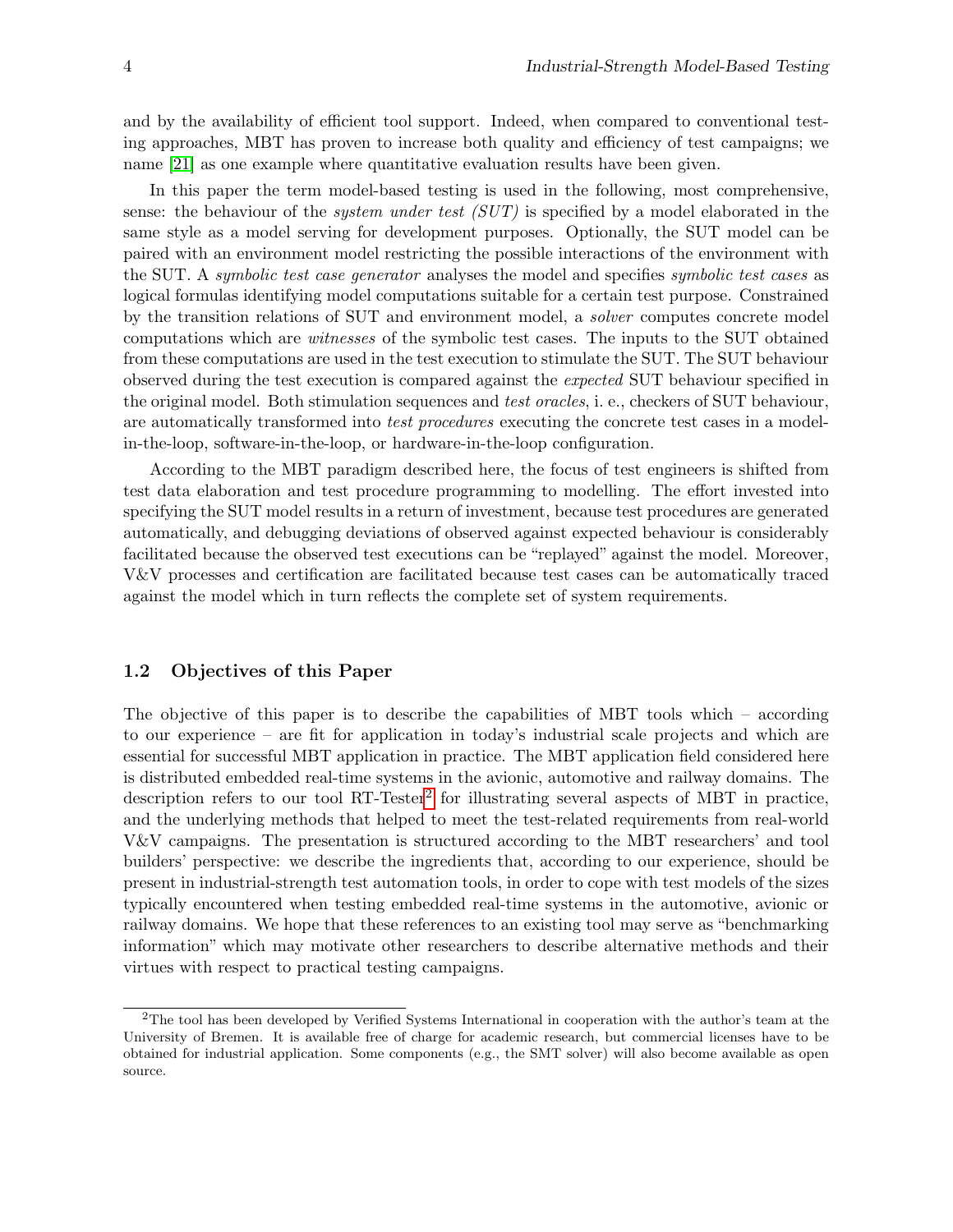#### 1.3 Outline

In Section [2](#page-2-0) a tool introduction is given. In Section [3,](#page-3-0) MBT methods and challenges related to modelling are discussed. Section [4](#page-9-0) introduces a formal view on requirements, test cases and their traceability in relation to the test model. It also discusses various test strategies and their justification. A case study illustrating various points of our discussion of MBT is described in Appendix [A.](#page-20-0) Section [5](#page-17-0) presents the conclusion. We give references to alternative or competing methods and tools along the way, as suitable for the presentation.

### <span id="page-2-0"></span>2 A Reference MBT Tool

RT-Tester supports all test levels from unit testing to system integration testing and provides different functions for manual test procedure development, automated test case, test data and test procedure generation, as well as management functions for large test campaigns. The typical application scope covers (potentially safety-critical) embedded real-time systems involving concurrency, time constraints, discrete control decisions as well as integer and floating point data and calculations. While the tool has been used in industry for about 15 years and has been qualified for avionic, automotive and railway control systems under test according to the standards [\[33,](#page-19-1) [20,](#page-19-2) [38\]](#page-20-1), the results presented here refer to more recent functionality that has been validated during the last years in various projects from the transportation domains and are now made available to the public.

The starting point for MBT is a concrete test model describing the expected behaviour of the system under test (SUT) and, optionally, the behaviour of the operational environment to be simulated in test executions by the testing environment (TE) (see Fig. [1\)](#page-3-1). Models developed in a specific formalism are transformed into some textual representation supported by the modelling tool (usually XMI format). A model parser front-end reads the model text and creates an internal model representation (IMR) of the abstract syntax.

A transition relation generator creates the initial state and the transition relation of the model as an expression in propositional logic, referring to pre-and post-states. Model transformers create additional reduced, abstracted or equivalent model representations which are useful to speed up the test case and test data generation process.

A test case generator creates propositional formulas representing test cases built according to a given strategy. A satisfiability modulo theory (SMT) solver calculates solutions of the test case constraints in compliance with the transition relation. This results in concrete computation fragments yielding the time stamps and input vectors to be used in the test procedure implementing the test case (and possibly other test cases as well). An interpreter simulating the model in compliance with the transition relation is used to investigate concrete model executions continuing the computation fragments calculated by the SMT solver or, alternatively, creating new computations based on environment simulation and random data selection. An abstract interpreter supports the SMT solver in finding solutions faster by calculating the minimum number of transition steps required to reach the goal, and by restricting the ranges of inputs and other model variables for each state possibly leading to a solution. Finally, the test procedure generator creates executable test procedures as required by the test execution environment by mapping the computations derived before into time-controlled commands sending input data to the SUT and by creating test oracles from the SUT model portion checking SUT reactions on the fly, in dependency of the stimuli received before from the TE.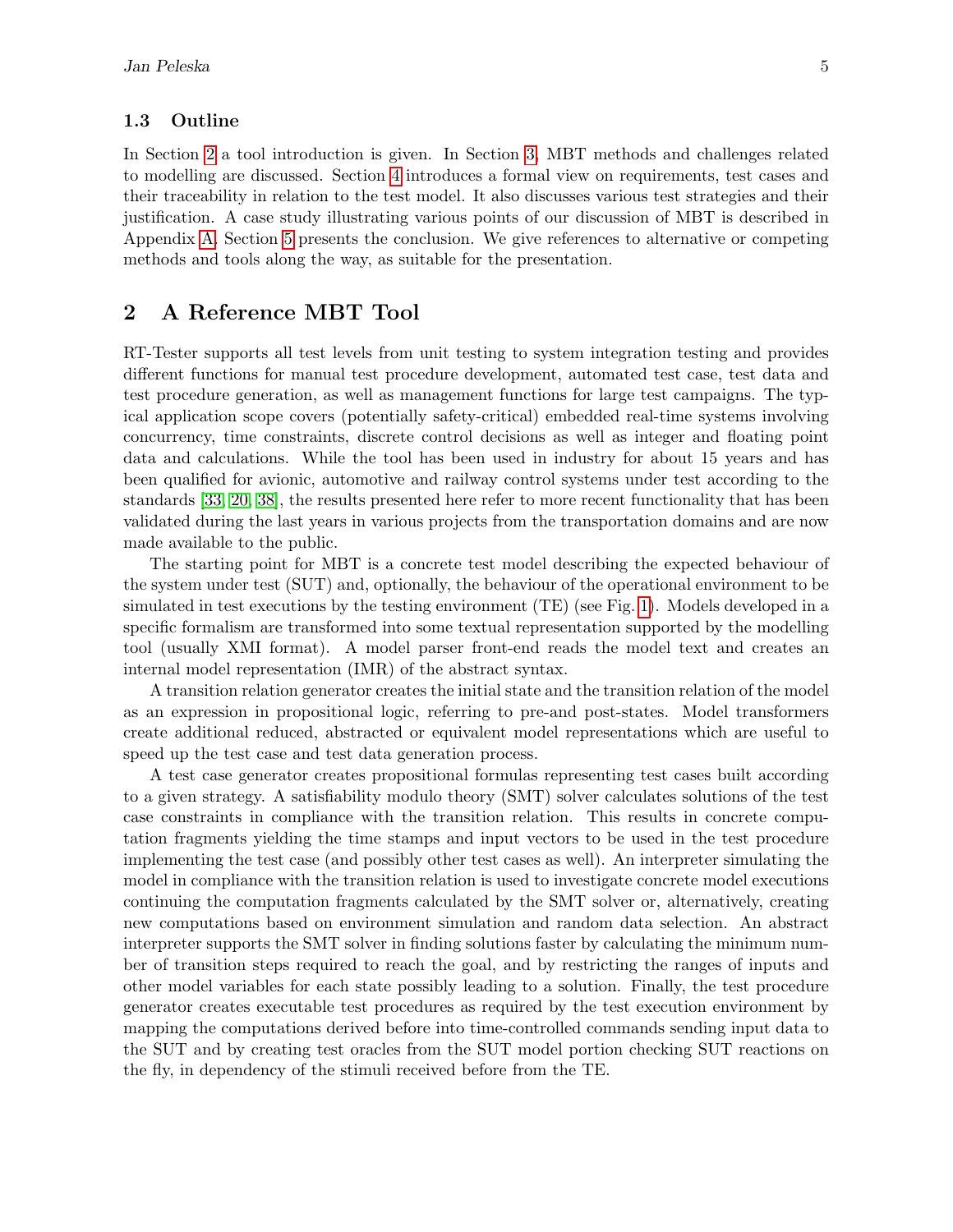

<span id="page-3-1"></span>Figure 1: Components of the RT-Tester test case/test data generator.

# <span id="page-3-0"></span>3 Modelling Aspects

#### 3.1 Modelling Formalisms

It is our expectation that the ongoing discussions about suitable modelling formalisms for reactive systems – from UML via process algebras and synchronous languages to domain-specific languages – will not converge to a single preferred formalism in the near future. As a consequence it is important to separate the test case and test data generation algorithms from concrete modelling formalisms.

RT-Tester supports subsets of UML [\[24\]](#page-19-3) and SysML [\[23\]](#page-19-4) for creating test models: SUT structure is expressed by composite structure or block diagrams, and behaviour is specified by means of state machines and operations (a small SysML-based case study is presented Appendix [A\)](#page-20-0). The parser front end reads model exports from different tools in XMI format. Another parser reads Matlab/Simulink models. For software testing, a further front end parses transition graphs of C functions.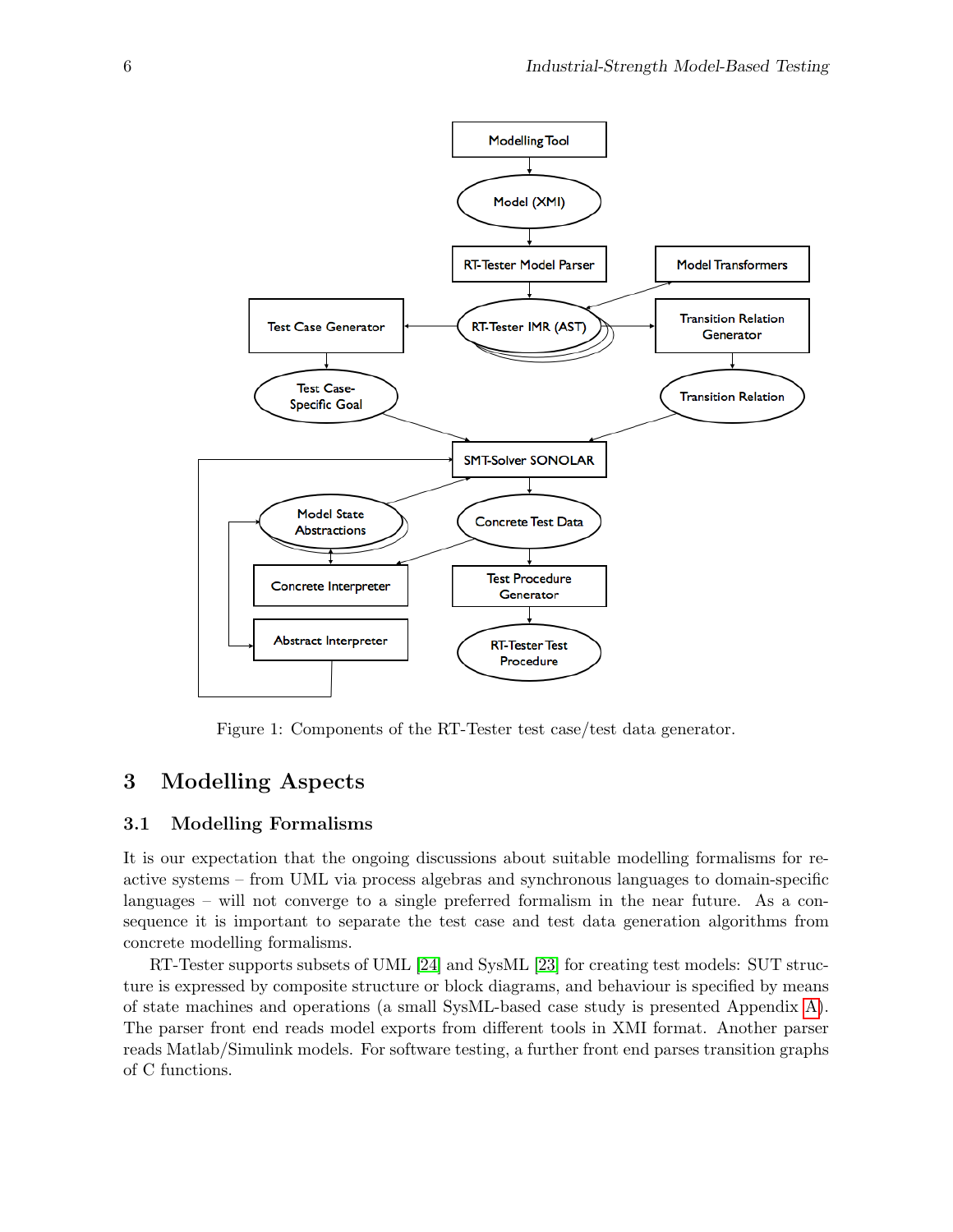The first versions of RT-Tester supported CSP [\[35\]](#page-20-2) as modelling language, but the processalgebraic presentation style was not accepted well by practitioners. Support for an alternative textual formalism is currently elaborated by creating a front-end for CML [\[43\]](#page-20-3), the COMPASS modelling language specialised on systems of systems (SoS) design, verification and validation. In CML, the problems preventing a wider acceptance of CSP for test modelling have been removed.

Some formalisms are domain-specific and supported on customers' request: in [\[21\]](#page-19-0) automated MBT against a timed variant of Moore Automata is described, which is used for modelling control logic of level crossing systems.

#### 3.2 A Sample Model

In Appendix [A](#page-20-0) a case study is presented which will be used in this paper to illustrate modelling techniques, test case generation and requirements tracing. The case study models the turn indication and emergency flashing functions as present in modern vehicles. While this study is just a small simplified example, a full test model of the turn indication function as realised in Daimler Mercedes cars has been published in [\[26\]](#page-19-5) and is available under http://www.mbtbenchmarks.org.

#### 3.3 Semantic Models

In addition to the internal model representation which is capable of representing abstract syntax trees for a wide variety of formalisms, a semantic model is needed which is rich enough to encode the different behaviours of these formalisms. As will be described in Section [4,](#page-9-0) operational model semantics is the basis for automated test data generation, and it is also needed to specify the conformance relation between test model and SUT, which is checked by the tests oracles generated from the model (see below).

A wide variety of semantic models is available and suitable for test generation. Different variants of labelled transition systems (LTS) are used for testing against process algebraic models, like Hennessy's acceptance tree semantics [\[14\]](#page-18-1), the failures-divergence semantics of CSP (they come in several variants [\[30\]](#page-19-6)) and Timed CSP [\[35\]](#page-20-2), the LTS used in I/O conformance test theory [\[39,](#page-20-4) [40\]](#page-20-5), or the Timed LTS used for the testing theory of Timed I/O Automata [\[37\]](#page-20-6). As an alternative to the LTS-based approach, Cavalcanti and Gaudel advocate for the Unifying Theories of Programming [\[15\]](#page-19-7), that are used, for example, as a semantic basis for the Circus formalism and its testing theory [\[8\]](#page-18-2), and for the COMPASS Modelling Language CML mentioned above.

For our research and MBT tool building foundations we have adopted Kripke Structures, mainly because our test generation techniques are close to techniques used in (bounded) model checking, and many fundamental results from that area are formulated in the semantic framework of Kripke Structures [\[10\]](#page-18-3). Recall that a Kripke Structure is a state transition system  $K =$  $(S, S_0, R, L)$  with state space *S*, initial states  $S_0 \subseteq S$ , transition relation  $R \subseteq S \times S$  and labelling function  $L: S \to \mathbb{P}(AP)$  associating each state *s* with the set  $L(s)$  of atomic propositions  $p \in AP$ which hold in this state. The behaviour of *K* is expressed by the set of computations  $\pi$  $s_0 \cdot s_1 \cdot s_2 \ldots \in S^{\omega}$ , that is, the infinite sequences  $\pi$  of states fulfilling  $s_0 \in S_0$  and  $R(s_i, s_{i+1})$ ,  $i =$  $0,1,2,\ldots$  In contrast to LTS, Kripke Structures do not support a concept of events, these have to be modelled by propositions becoming true when changing from one state to a successor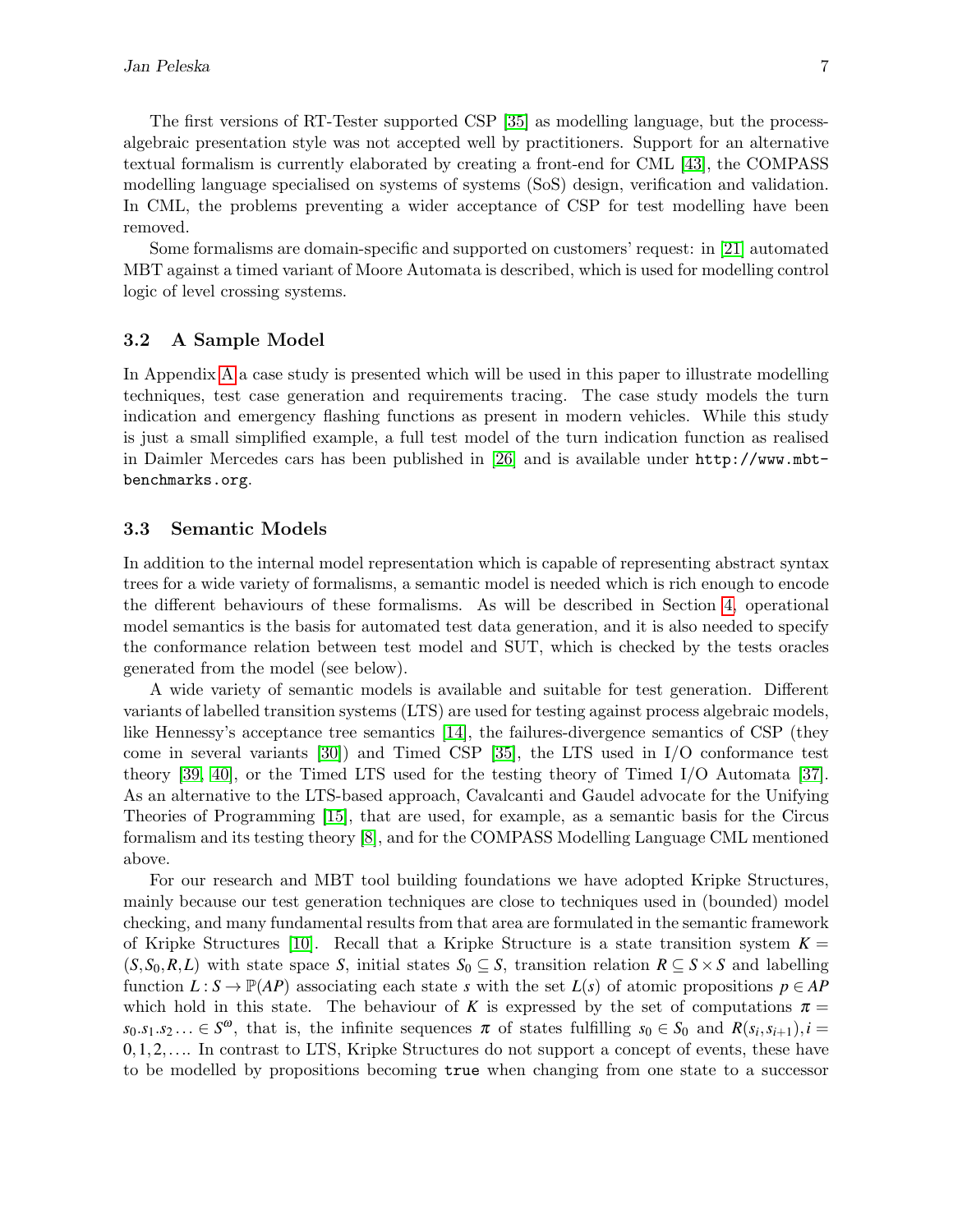state. For testing purposes, states  $s \in S$  are typically modelled by variable valuation functions  $s: V \to D$  where *V* is a set of variable symbols *x* mapped by *s* to their current value  $s(x)$  in their appropriate domain (bool, int, float, . . . ) which is a subset of *D*. The variable symbols are partitioned into  $V = I \cup O \cup M$ , where *I* contains the input variables of the SUT, *O* its output variables, and *M* its internal model variables which cannot be observed during tests. Concurrency can be modelled both for the synchronous ("true parallelism") [\[7\]](#page-18-4) and the interleaving variants of semantics [\[10,](#page-18-3) Chapter 10]. Discrete or dense time can be encoded by means of a variable  $\hat{t}$ denoting model execution time. For dense-time models this leads to state spaces of uncountable size, but the abstractions of the state space according to clock regions or clock zones, as known from Timed Automata [\[10\]](#page-18-3) can be encoded by means of atomic propositions and lead to finitestate abstractions.

Observe that there should be no real controversy about whether LTS or Kripke Structures are more suitable for describing behavioural semantics of models: De Nicola and Vaandrager [\[22\]](#page-19-8) have shown how to construct property-preserving transformations of LTS into Kripke Structures and vice versa.

#### 3.4 Conformance Relations

Conformance relations specify the correctness properties of a SUT by comparing its actual behaviour observed during test executions to the possible behaviours specified by the model. A wide variety of conformance relations are known. For Mealy automata models, Chow used an input/output-based equivalence relation which amounted to isomorphism between minimal automata representing specification and implementation models [\[9\]](#page-18-5). in the domain of process algebras Hennessy and De Nicola introduced the relation of testing equivalence which related specification process behaviour to SUT process behaviour [\[11\]](#page-18-6). For Lotus, this concept was explored in depth by Brinksma [\[6\]](#page-18-7), Peleska and Siegel showed that it could be equally well applied for CSP and its refinement relations [\[25\]](#page-19-9), and Schneider extended these results to Timed CSP [\[34\]](#page-20-7). Tretmans introduced the concept of I/O conformance [\[39\]](#page-20-4). Vaandrager et. al. used bi-similarity as a testing relation between timed automata representing specification and implementation [\[37\]](#page-20-6). All these conformance relations have in common, that they are defined on the model semantics, that is, as relations between computations admissible for specification and implementation, respectively.

Conformance in the synchronous deterministic case. For our Kripke structures, a simple variant of I/O conformance suffices for a surprisingly wide range of applications: for every trace<sup>[3](#page-5-0)</sup>  $s_0.s_1...s_n$  identified for test purposes in the model, the associated test execution trace  $s'_0.s'_1...s'_n$ should have the same length and satisfy

$$
\forall i \in \{0,\ldots,n\} : s_i|_{I \cup O \cup \{\hat{t}\}} = s'_i|_{I \cup O \cup \{\hat{t}\}}
$$

that is, the observable input and output values, as well as the time stamps should be identical.

This very simple notion of conformance is justified for the following scenarios of reactive systems testing: (1) The SUT is non-blocking on its input interfaces, (2) the most recent value passed along output interfaces can always be queried in the testing environment, (3) each concurrent component is deterministic, and (4) the synchronous concurrency semantics applies. At

<span id="page-5-0"></span><sup>3</sup>Traces are finite prefixes of computations.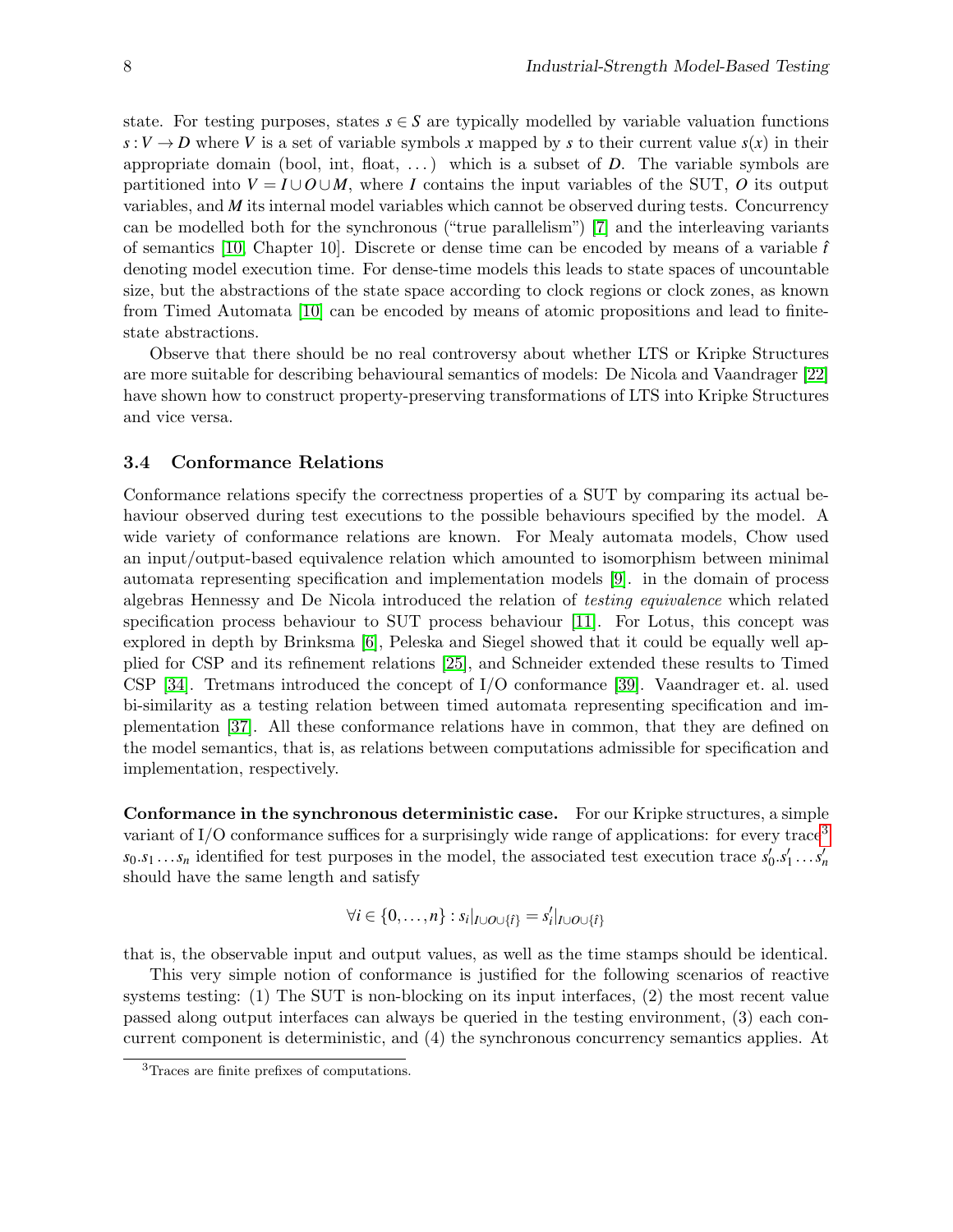first glance, these conditions may seem rather restrictive, but there is a wide variety of practical test applications where they apply: many SUT never refuse inputs, since they communicate via shared variables, dual-ported ram, or non-blocking state-based protocols<sup>[4](#page-6-0)</sup>. Typical hardware-inthe-loop testing environments always keep the current output values of the SUT in memory for evaluation purposes, so that even message-based interfaces can be accessed as shared variables in memory (additionally, test events may be generated when an output message of the SUT actually arrives in the test environment (TE). For safety-critical applications the control decisions of each sequential sub-component of the SUT must be deterministic, so that the concept of may tests [\[14\]](#page-18-1), where a test trace may or may not be refused by the SUT does not apply. As a consequence, the complexity and elegance of testing theories handling non-deterministic internal choice and associated refusal sets and unpredictable outputs of the SUT are not applicable for these types of systems. Finally, synchronous systems are widely used for local control applications, such as, for example, PLC controllers or computers adhering to the cyclic processing paradigm.

In RT-Tester this conformance relation is practically applied, for example, when testing software generated from SCADE models [\[12\]](#page-18-8): the SCADE tool and its modelling language adhere to the synchronous paradigm. The software operates in processing cycles. Each cycle starts with reading input data from global variables shared with the environment; this is followed by internal processing steps, and the output variables are updated at the end of the cycle. Time  $\hat{t}$  is a discrete abstraction corresponding to a counter of processing cycles.

Conformance in presence of non-determinism. For distributed control systems the synchronous paradigm obviously no longer applies, and though single sequential SUT components will usually still act in a deterministic way, their outputs will interleave non-deterministically with those of others executing in a concurrent way. Moreover, certain SUT outputs may change non-deterministically over a period of time, because the exact behavioural specification is unavailable. These aspects are supported in RT-Tester in the following ways.

- All SUT output interfaces *y* are associated with (1) an acceptable deviation  $\varepsilon$ <sub>*y*</sub> from the accepted value (so any observed value  $s'(y)$  deviating from the expected value  $s(y)$  by  $|s'(y) - s(y)|$  ≤ ε is acceptable), (2) an admissible latency  $\delta_y^0$  (so any observed value  $s'(y)$ for the expected value *s*(*y*) is not timed out as long as  $s'(\hat{t}) - s(\hat{t}) \leq \delta_y^0$ , and (3) an acceptable time  $\delta_y^1$  for early changes of *y* (so  $s(\hat{t}) - s'(\hat{t}) \leq \delta_y^1$  is still acceptable).
- A time-bounded non-deterministic assignment statement  $y = UNDER(t, c)$  stating that *y*'s valuation is arbitrary for a duration of t time units, after which it should assume value c (with an admissible deviation and an admissible delay).
- A model transformation turning the SUT model into a test oracle: it
	- − extends the variable space by one additional output variable *y'* per SUT output *y* ∈  $O$ ,
	- adds one concurrent checker component  $\mathscr{O}_y$  per SUT output signal, operating on *y* and y',
	- adds one concurrent component  $\mathscr P$  processing the timed input output trace as observed during the test execution, with observed SUT outputs written to *y'* (instead of *y*),

<span id="page-6-0"></span><sup>&</sup>lt;sup>4</sup>In the avionic domain, for example, the sampling mode of the AFDX protocol [\[1\]](#page-18-9) allows to transmit messages in non-blocking mode, so that the receiver always reads the most recent data value.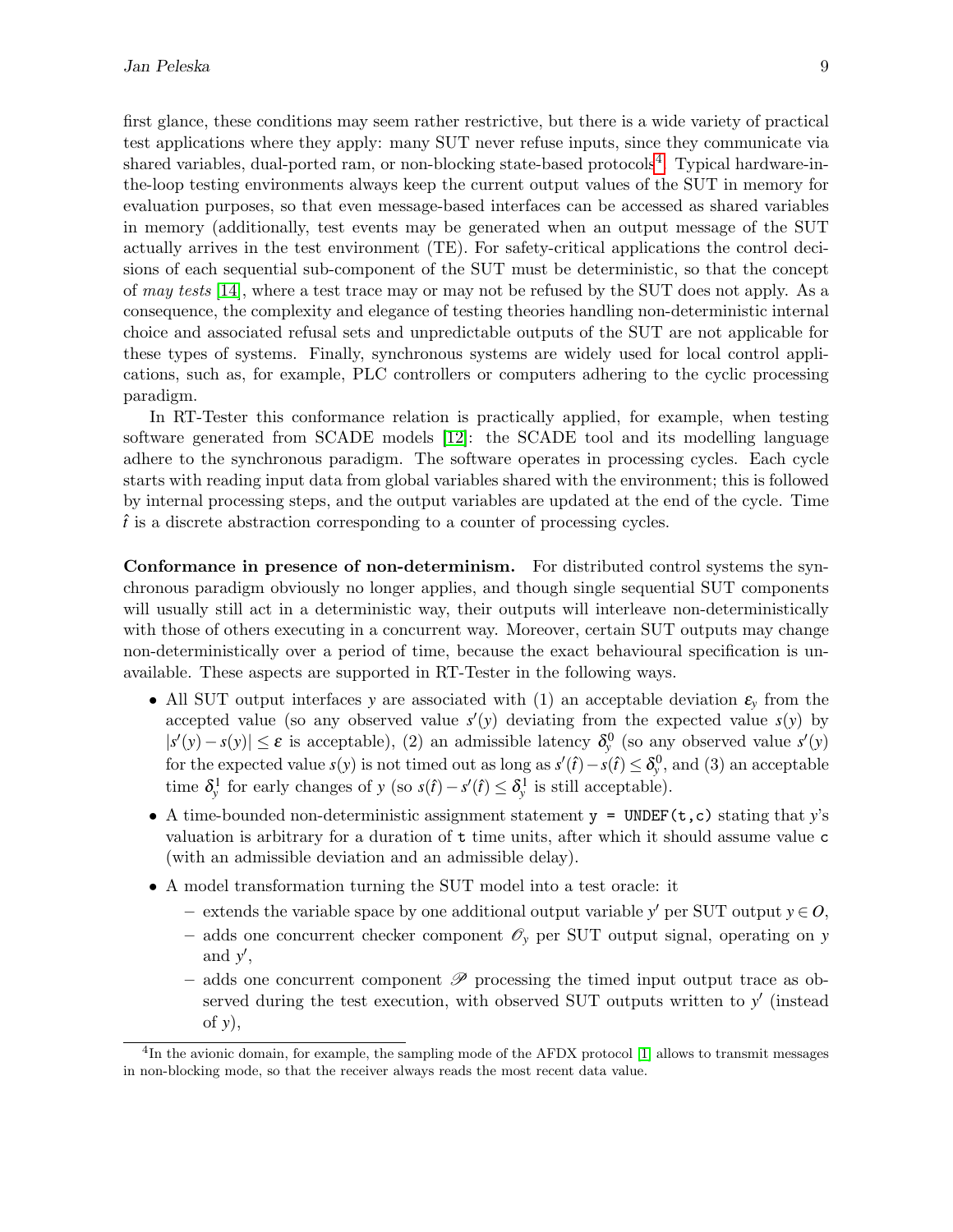

<span id="page-7-0"></span>Figure 2: Example of original SUT component  $C_i$  and transformed component  $\mathcal{C}_i$ .

– transforms each concurrent SUT component  $C_i$  into  $\mathcal{C}_i$ .

This is described in more detail in the next paragraphs.

The transformed SUT components  $\mathcal{C}_i$  operate as sketched in the example shown in Fig. [2.](#page-7-0) Every write of  $C_i$  to some output y is performed in  $\mathcal{C}_i$  as well,  $\mathcal{C}_i$  however, waits for the corresponding output value y' observed during test execution to change until it fits to the expected value of *y* (guard condition  $|y'-y| \le \varepsilon$ ). This helps to adjust to small admissible delays of in the expected change of y' observed in the test: the causal relation "*a* is written after y has been changed is preserved in this way. If  $C_i$  uses another output  $z$  (written, for example, by a concurrent component  $C_j$ ) in a guard condition, it is replaced by variable  $z'$  containing the observed output during test execution. This helps to check for correctness of relative time distances like "output *w* is written 10ms after *z* has been changed", if the actual output on  $z'$  is delayed by an admissible amount of time.

The concurrent test oracles  $\mathscr{O}_y$  operate as shown in Fig. [3:](#page-8-0) If some component  $\mathscr{C}_i$  writes to an expected output *y*, the oracle traverses into control state s2. If the corresponding observed output *y*' is also adjusted in  $\mathscr{P}$ , such that  $|y'-y| \le \varepsilon_y$  holds before  $\delta_y^0$  time units have elapsed, the change to y' is accepted and the oracle transits to s0. Otherwise the oracle transits into the error state. If the observed value changes unexpectedly above threshold  $\varepsilon_{v}$ , the oracle changes into location s3. If the expected value *y* also changes shortly afterwards, this means that the SUT was just some admissible time earlier than expected according to the model, and the change is monitored via state  $s2$  as before. If *y*, however, does not change for at least  $\delta_y^1$  time units, we have uncovered an illegal output change of the SUT and transit into the error state.

A test execution (that is, an input/output trace) performed with the SUT conforms to the model if and only if the transformed model accepts the test execution processed by  $\mathscr P$  in the sense that none of the oracles transits into an error state. RT-Tester uses this conformance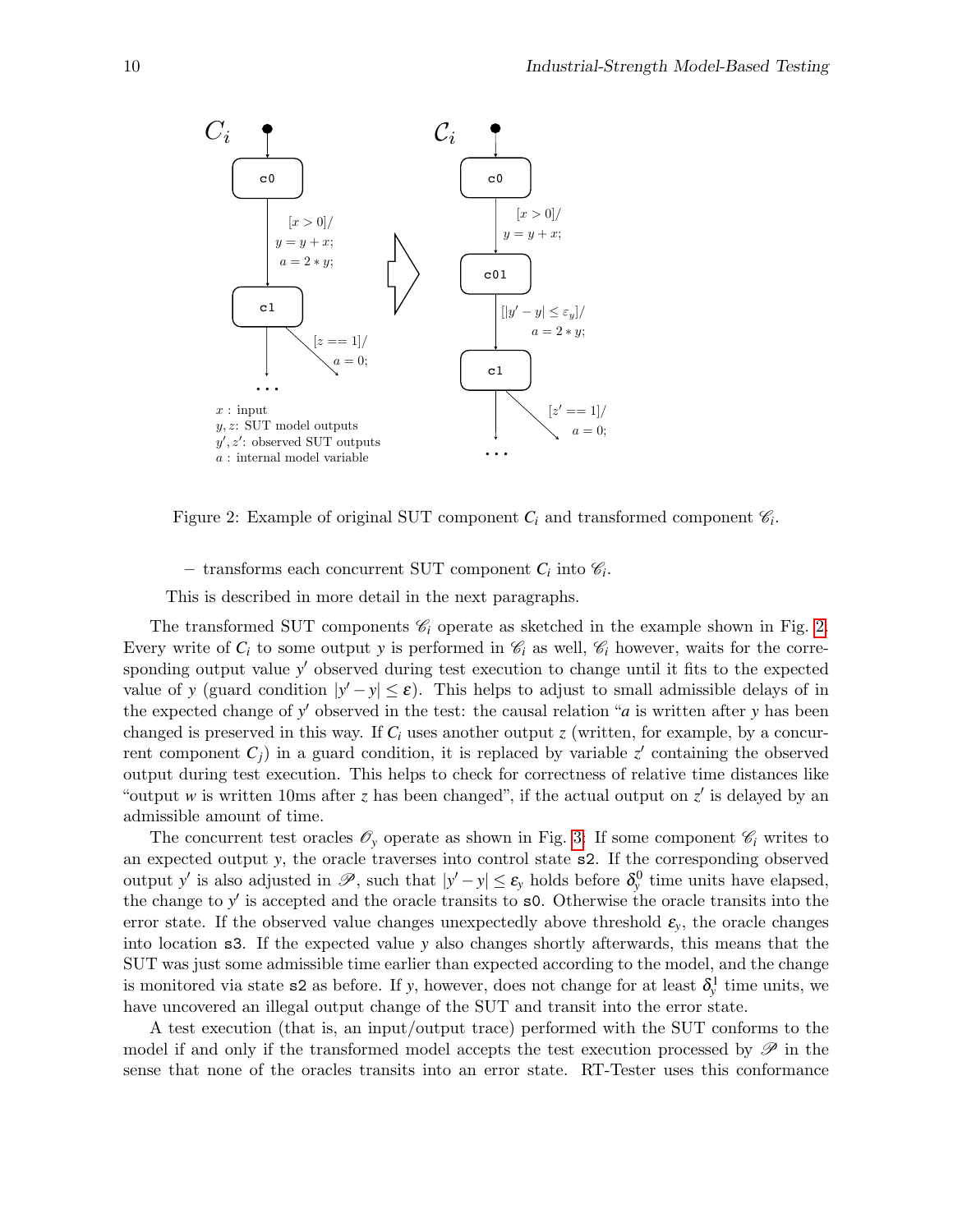

<span id="page-8-0"></span>Figure 3: Test oracle component observing one SUT output interface *y*.

relation for hardware-in-the-loop system testing, as, for example, in the tests of the automotive controller network supporting the turn indication function in Daimler Mercedes vehicles [\[26\]](#page-19-5).

#### 3.5 Test-Modelling Related Challenges

With suitable test models available, test efficiency and test quality are improved in a considerable way. The elaboration of a model, however, can prove to be a major hurdle for the success of MBT in practice.

- 1. If complex models have to be completed before testing can start, this induces an unacceptable delay for the proper test executions.
- 2. For complex SUT, like systems of systems, test models need to abstract from a large amount of detail, because otherwise the resulting test model would become unmanageable.
- 3. The required skills for test engineers writing test models are significantly higher than for test engineers writing sequential test procedures.

We expect that problem 1 will be solved in the future by incremental model development, where test suites with increasing coverage and error detection capabilities can be run between model increments. The current methods based on sequential state machines as described by [\[41\]](#page-20-8) may be extended to partially automated approaches where test model designers provide – apart from interface descriptions – initial architectural frames and suggestions for internal state variables, and automated machine learning takes these information into account. Furthermore, the explicit state machine construction may be complemented by incremental elaboration of transition relations: as pointed out by [\[27\]](#page-19-10) for the purpose of test data generation, concurrent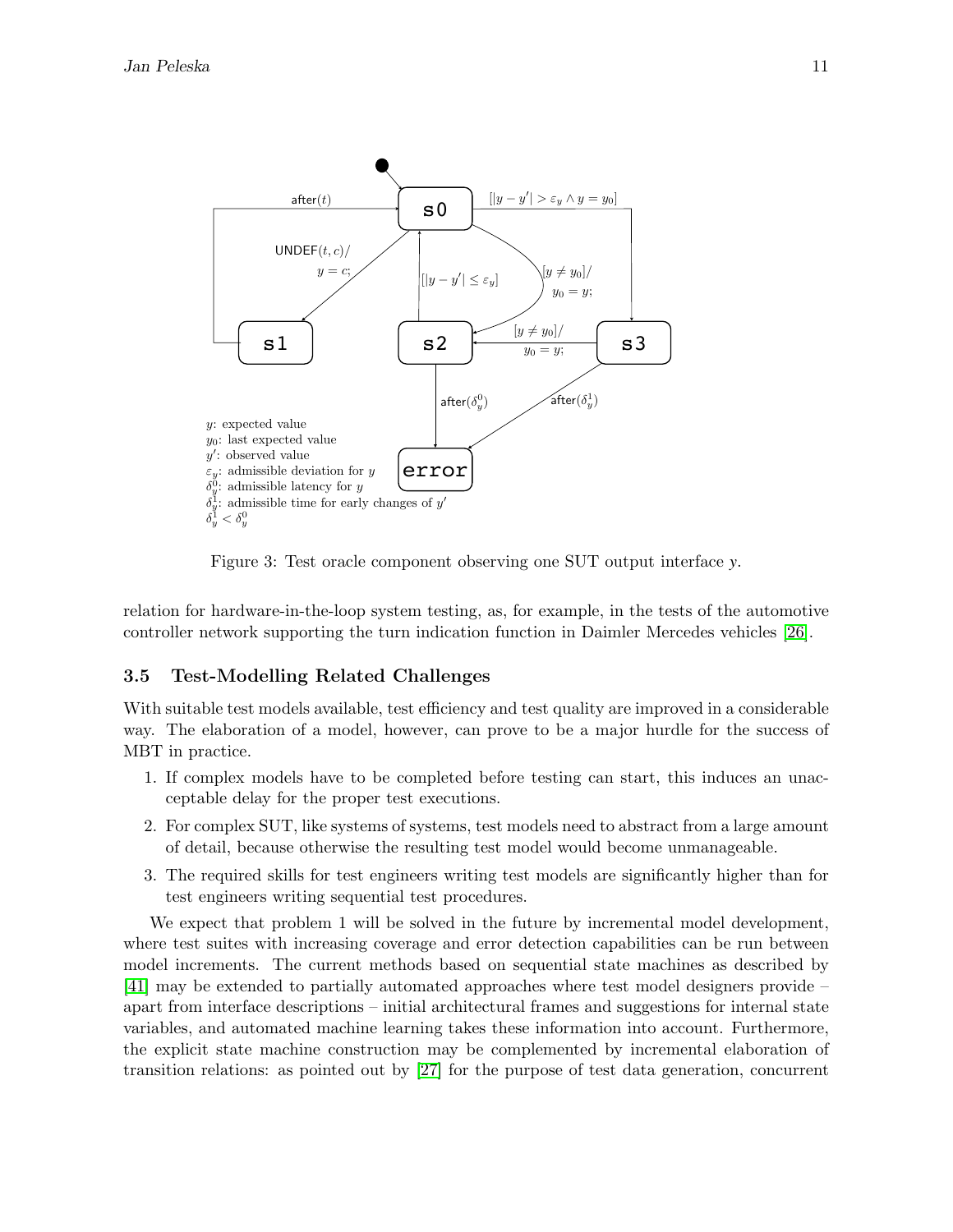real-time models with complex state space are often better expressed by means of their transition relation than by explicit concurrent state machines. Promising attempts to construct test models in an incremental way from actual observations obtained during SUT simulations or experiments with the actual SUT indicate that test model development can profit from "re-engineering" SUT properties or model fragments from observations [\[29\]](#page-19-11).

The problem of model complexity can be overcome by introducing contracts for the constituent systems of a large system of systems. This type of abstractions is investigated, for example, in the COMPASS project<sup>[5](#page-9-1)</sup>.

With respect to the third problem it is necessary to point out in management circles that competent testing requires the same skills as competent software development. So if modelling skills are required for model-driven software and system development, these skills are required for test engineers as well.

### <span id="page-9-0"></span>4 Requirements, Test Cases and Trustworthy Test Strategies

#### 4.1 Requirements

If a test model has been elaborated in an adequate way, it will reflect the requirements to be tested. At first glance, however, it may not be obvious to identify the model portions contributing to a given requirement. Formally speaking, a requirement is reflected by certain computations  $\pi = s_0.s_1.s_2...$  of the model. Computations can be identified, for example, by some variant of temporal logic, and we use Linear Temporal Logic (LTL) [\[10,](#page-18-3) Chapter 3] for this purpose<sup>[6](#page-9-2)</sup>.

Consider, for example, requirement REQ-001 (Flashing requires sufficient voltage) from the sample application specified in Appendix [A,](#page-20-0) Table [1.](#page-21-0) It can be readily expressed in LTL as

$$
G(\text{Voltage} \le 80 \Rightarrow X(\neg(\text{FlashLeft} \lor \text{FlashRight}) \ U \ \text{Voltage} > 80))
$$
 (1)

This is a black-box specification: it only refers to input and output interfaces of the SUT and is valid without any model. With a model at hand, however, the specification can be slightly simplified, because the relevant SUT reactions have been captured by state machine OUTPUT\_CTRL (see Fig.  $8)^7$  $8)^7$ .

$$
G({\rm Voltage}\leq 80 \Rightarrow X({\rm Idle~}U~{\rm Voltage}>80))
$$

In control state Idle the indication lights are never activated. Now the computations contributing to REQ-001 are exactly the ones finally fulfilling the premise Voltage  $\leq 80$ , where the effect of the requirement may become visible, that is,

#### <span id="page-9-4"></span> $\mathbf{F}(\text{Voltage} \leq 80)$

It is unnecessary to specify the effects of the requirement in this formula, because we are only considering valid model computations, and the effect is encoded in the model.

<span id="page-9-2"></span><span id="page-9-1"></span> ${\rm ^5}$ http://www.compass-research.eu

<sup>&</sup>lt;sup>6</sup>Recall that LTL uses 4 path operators:  $\mathbf{G}\phi$  (globally  $\phi$ ) states that  $\phi$  holds in every state of the computation.  $\mathbf{F}\phi$  (finally  $\phi$ ) states that  $\phi$  holds in some computation state.  $\mathbf{X}\phi$  states that  $\phi$  holds in the next state following the computation state under consideration.  $\phi \mathbf{U} \psi$  states that finally  $\psi$  will hold in a computation state and  $\phi$ fill hold in all previous states (if any).

<span id="page-9-3"></span><sup>&</sup>lt;sup>7</sup>Control states are encoded as Boolean variables in the model state space, Idle  $=$  true means that state machine OUTPUT CTRL is in control state Idle.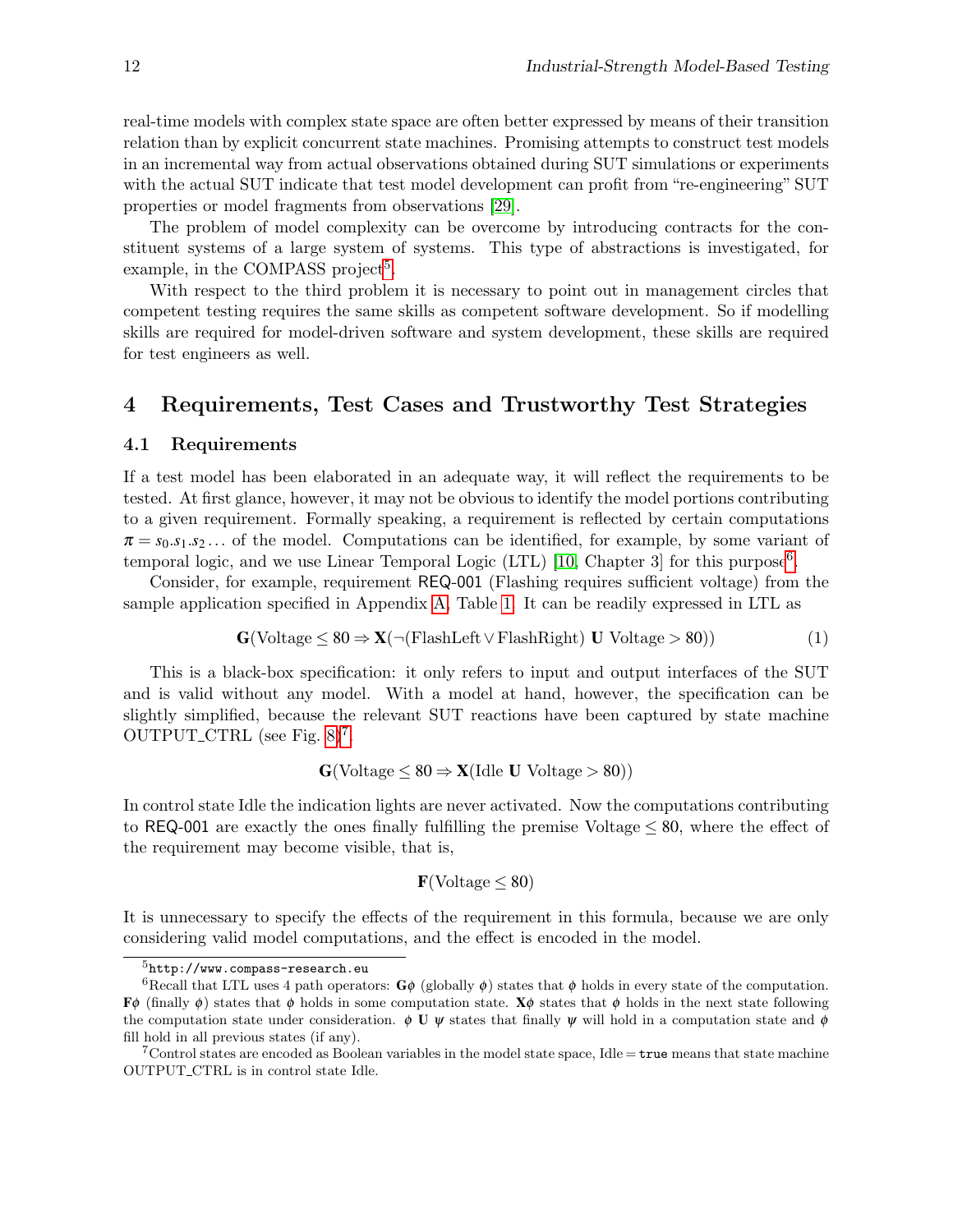Observe that the application of LTL to characterise model computations associated with a requirement differs from its utilisation for black-box specification as in formula [\(1\)](#page-9-4), where the behaviour required along those computations has to be specified in the formula, and only interface variables of the system may be referenced. It also differs from the application of temporal logics in property checking, where either all (a required property) or no computations (a requirements violation) of the model should fulfil the formula.

Referring to internal model elements frequently simplifies the formulas for characterising computations. Requirement REQ-002 (Flashing with 340ms/320ms on-off periods), for example, is witnessed by all computations satisfying (see Fig[.9\)](#page-25-2)

<span id="page-10-0"></span>
$$
\mathbf{F}(\text{OFF} \wedge \mathbf{XON}) \tag{2}
$$

#### 4.2 Requirements Tracing to the Model

The SysML modelling formalism [\[23\]](#page-19-4) provides syntactic means to identify requirements in the model. In Fig[.9,](#page-25-2) for example, the transitions  $ON \rightarrow OFF$  and  $OFF \rightarrow ON$  realise the flashing period specified by REQ-002. This is documented by means of the «satisfy» relation drawn from the transitions to the requirement. The interpretation of this relation is that every model computation finally covering one of the two transitions or both contributes to the requirement. Since computations cover OFF  $\rightarrow$  ON if and only if they fulfil  $\mathbf{F}(\text{OFF} \wedge \mathbf{XON})$ , the «satisfy» relation from  $ON \rightarrow$  OFF to REQ-002 is redundant. Other examples for such simple relationships between model elements an requirements are shown in the state machine depicted in Fig [7.](#page-24-0) Formally speaking, these simple relationships are of the type

<span id="page-10-1"></span>
$$
\mathbf{F}\langle\text{State Formula}\rangle\tag{3}
$$

where the state formula expresses the condition that a model element related to the requirement is covered: for REQ-002, the formula [\(2\)](#page-10-0) can be expressed in the form [\(3\)](#page-10-1) as

$$
\mathbf{F}(\text{OFF} \wedge (\hat{t} - t_{\text{OFF}}) \geq 320
$$

Here  $t_{\text{OFF}}$  denotes the timer variable that stores the current time whenever control state OFF is entered and  $\hat{t}$  is the current model execution time, so  $(\hat{t} − t_{\text{OFF}})$  expresses the fact that the relative time event after(320*ms*) has occurred. In this case the transition OFF  $\rightarrow$  ON must be taken, since UML/SysML state machine priority assigns higher priority to lower-level transitions: even if transitions FLASHING  $\rightarrow$  FLASHING or FLASHING  $\rightarrow$  Idle of the state machine in Fig. [8](#page-25-1) are enabled, transition  $\text{OFF} \rightarrow \text{ON}$  has higher priority because it resides in the sub-maschine of FLASHING.

Evaluations of system requirements in the automotive domain (in cooperation with Daimler) have shown that approximately 80% of requirements are reflected by model computations satisfying

$$
\mathbf{F}\left(\bigvee_{i=0}^h\phi_i\right)
$$

where the  $\phi_i$  are state formulas, each one expressing coverage of a single model element.

About 20% of system requirements require more complex witnesses, whose LTL specification involve nested path operators and state formulas referring to model elements, variable valuations and time. For these situations, we use constraints containing the more complex LTL formulas,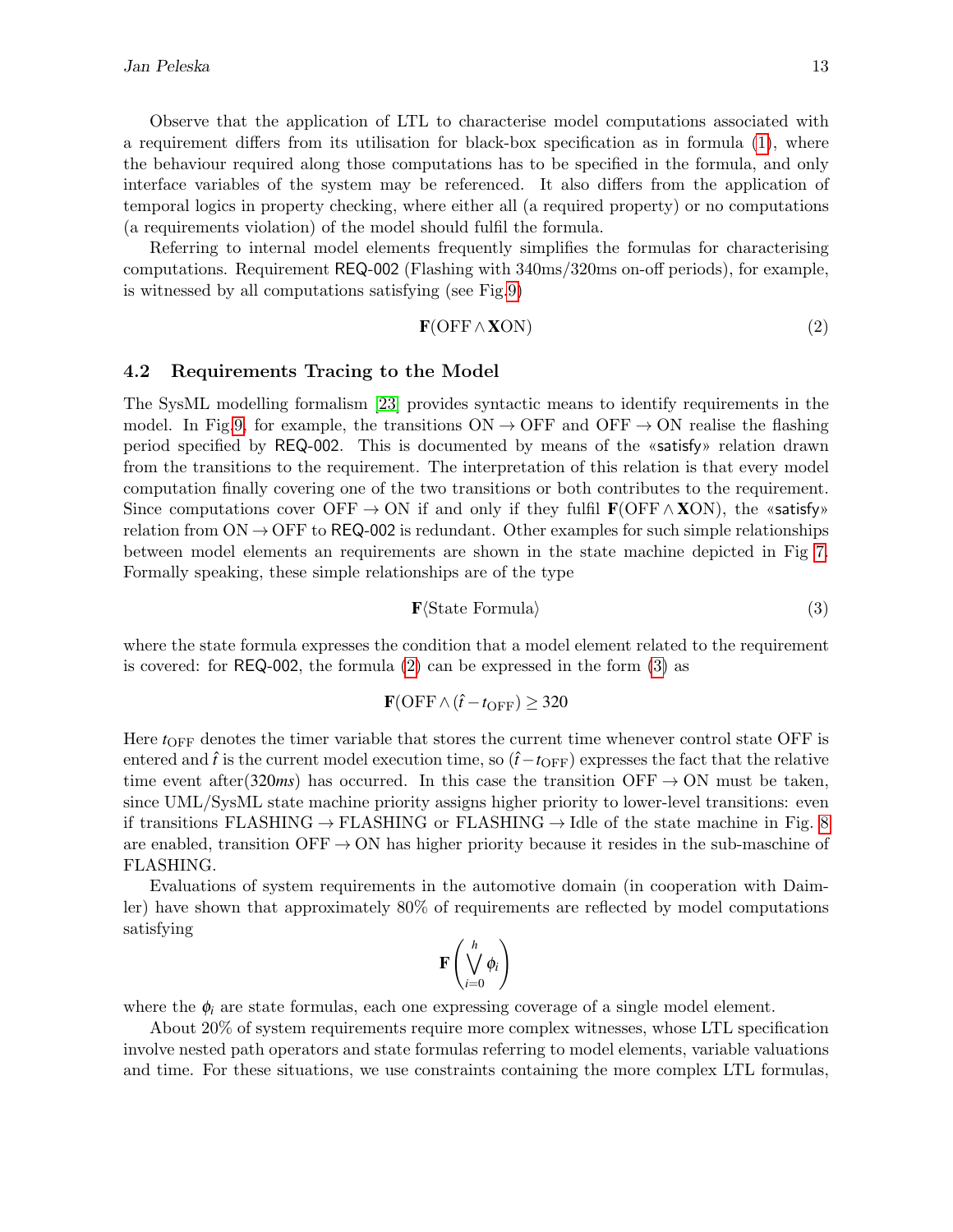and the constraints are linked to their associated requirements by means of the «satisfy» relation. Table [2](#page-24-1) lists the requirements of the case study captured in Table [1,](#page-21-0) and associates the constraints characterising the witness traces for each requirement.

#### 4.3 Test Cases

Since tests must terminate after a finite number of steps, they consist of traces  $i = s_0...s_k$ probing prefixes of relevant model computations  $\pi = s_0 \dots s_k \cdot s_{k+1} \dots$  If  $\pi$  is a witness for some requirement R characterised by LTL formula  $\phi$ , a suitable test case *i* has to be constructed in a way that at least does not violate  $\phi$  while transiting through states  $s_0 \dots s_k$ , even though  $\phi$ will be violated by many possible extensions of  $\iota$ . This problem is well-understood from the field of bounded model checking (BMC), and Biere et. al. [\[3,](#page-18-10) [4\]](#page-18-11) introduced a step semantics for evaluating LTL formulas on finite model traces. To this end, expression  $\langle \varphi \rangle_i^{k-i}$  states that formula  $\varphi$  holds in state  $s_i$  of a trace of length  $k+1$ . For the operators of LTL, their semantics can then be specified inductively by  $8^8$  $8^8$ 

•  $\langle \mathbf{G} \varphi \rangle_0^k = \bigwedge_{i=0}^k \langle \varphi \rangle_i^{k-i}$  ( $\mathbf{G} \varphi$  is not violated on  $\mathbf{u} = s_0 \dots s_k$ )

• 
$$
\langle \mathbf{X} \varphi \rangle_i^{k-i} = \langle \varphi \rangle_{i+1}^{k-i-1}
$$

<span id="page-11-2"></span> $\blacklozenge$  *ζ*φ **U**  $\psi_i^{k-i} = \langle \psi_i \rangle_i^{k-i} \vee (\langle \phi_i \rangle_i^{k-i} \wedge \langle \phi \mathbf{U} \psi_i \rangle_{i+1}^{k-i-1}), \qquad \langle \mathbf{F} \psi_i \rangle_i^{k-i} = \langle \texttt{true } \mathbf{U} \psi_i \rangle_i^{k-i}$ 

Using this bounded step semantics, each LTL formula can be transformed into formulas of the type

$$
tc \equiv J(s_0) \wedge \bigwedge_{i=0}^{n} \Phi(s_i, s_{i+1}) \wedge G(s_0, \dots, s_{n+1})
$$
\n
$$
\tag{4}
$$

which we call *symbolic test cases*<sup>[9](#page-11-1)</sup> and which can be handled by the SMT solver. Conjunct  $J(s_0)$  characterises the current model state  $s_0$  from where the next test objective represented by some LTL formula  $\phi$  should be covered. This formula has to be translated into a predicate  $G(s_0,...,s_{n+1})$ , using the semantic rules listed above. Predicate  $\Phi$  is the transition relation of the model, and conjunct  $\bigwedge_{i=0}^{n} \Phi(s_i, s_{i+1})$  ensures that the solution of  $G(s_0, \ldots, s_{n+1})$  results in a valid trace of the model, starting from *s*0.

Example 1. Consider LTL formula

$$
\phi \equiv (x = 0)\mathbf{U}(y > 0 \wedge \mathbf{X}(\mathbf{G}z = 1))
$$

and suppose we are looking for a witness trace  $i = s_0 \dots s_n \dots$  with a length of at least  $n+1$  or longer. Then the SMT solver is activated with the following BMC instances to solve. In step 0, try solving

$$
bmc_0 \equiv \left(\bigwedge_{i=0}^n \Phi(s_i, s_{i+1})\right) \wedge s_0(y) > 0 \wedge \left(\bigwedge_{i=1}^{n+1} s_i(z) = 1\right)
$$

<span id="page-11-0"></span> $8$ The semantics presented in [\[4\]](#page-18-11) has been simplified for our purposes. In [4], the authors consider possible cycles in the transition graph which are reachable within a bounded number of steps from  $s_0$ . This is used to prove the existence of witnesses for formulas whose validity can only be proven on infinite paths. For testing purposes, we are only dealing with finite traces anyway; this leads to the slightly simplified bounded step semantics presented here.

<span id="page-11-1"></span> $<sup>9</sup>$ In the context of BMC, these formulas are called *bounded model checking instances*.</sup>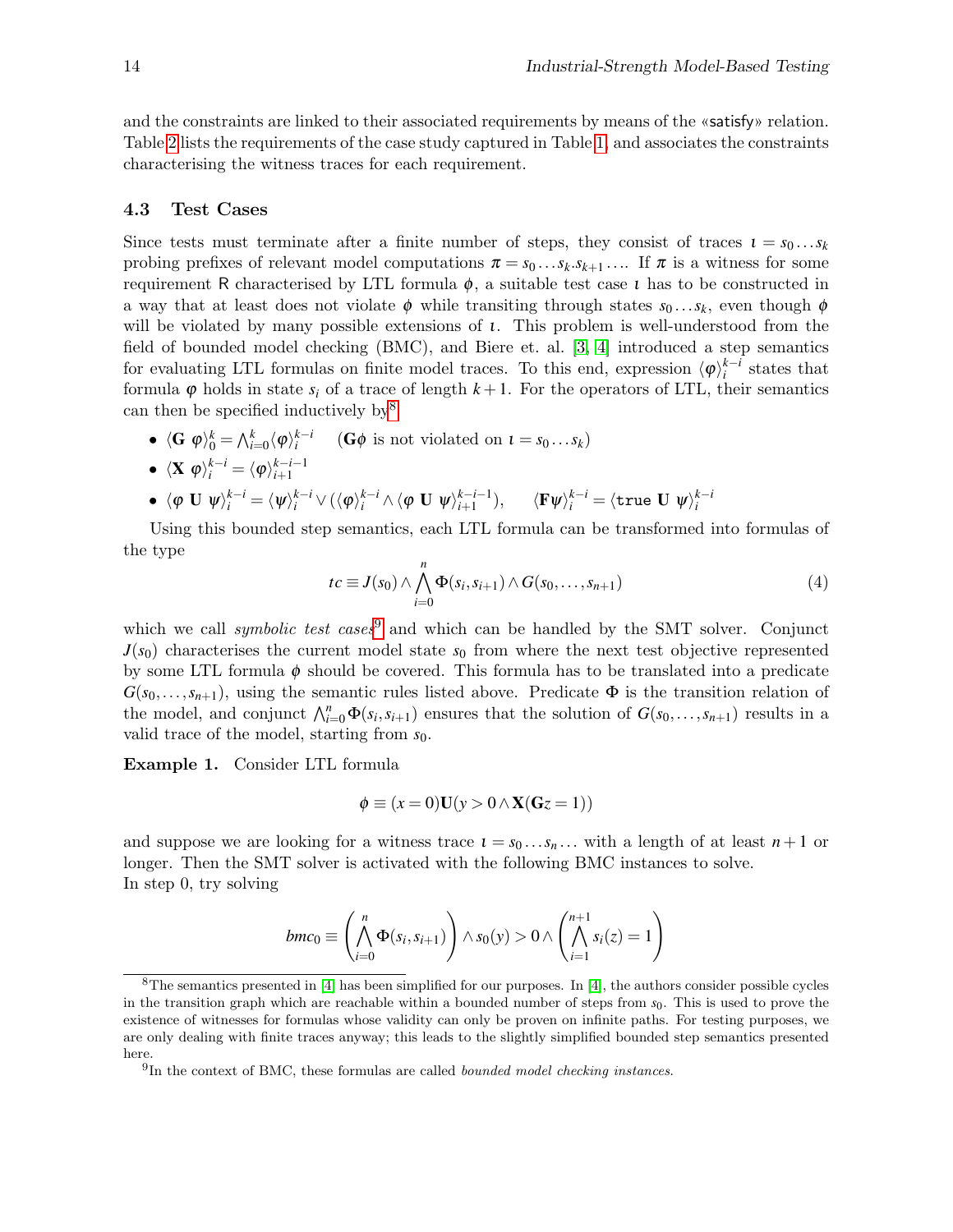If this succeeds we are done: the solution of  $bmc_0$  is a legal trace  $\iota$  of the model, since  $\Phi(s_i, s_{i+1})$ holds for each pair of consecutive states in *ι*. Formula  $\phi$  holds on *ι* because  $y > 0$  is true in  $s_0$ and  $z = 1$  holds for states  $s_1 \ldots s_{n+1}$ , so the right-hand side operand of **U** is fulfilled in the initial state of this trace.

Otherwise we try to get a witness for the following formula in step 1.

$$
bmc_1 \equiv \left(\bigwedge_{i=0}^n \Phi(s_i, s_{i+1})\right) \wedge s_0(x) = 0 \wedge s_1(y) > 0 \wedge \left(\bigwedge_{i=2}^{n+1} s_i(z) = 1\right)
$$

If no solution exists we continue with step 2.

$$
bmc_2 \equiv \left(\bigwedge_{i=0}^n \Phi(s_i, s_{i+1})\right) \wedge s_0(x) = 0 \wedge s_1(x) = 0 \wedge s_2(y) > 0 \wedge \left(\bigwedge_{i=3}^{n+1} s_i(z) = 1\right)
$$

and so on, until a solution is found or no solution of length  $n+1$  is feasible.

While LTL formulas are well-suited to specify computations fulfilling a wide variety of constraints, it has to be noted that it is also capable of defining properties of computations that will never be tested in practice, because they can only be verified on infinite computations and not on finite trace prefixes thereof (e.g., fairness properties). It is therefore desirable to identify a subset of LTL formulas that are tailored to the testers' needs for specifying finite traces with certain properties. This subset is called  $SafetyLTL$  and has been introduced in [\[36\]](#page-20-9). It is suitable for defining safety properties of computations, that is, properties that can always be falsified on a finite computation prefix. The SafetyLTL subset of LTL can be syntactically characterised as follows.

- Negation is only allowed before atomic propositions (so-called *negation normal form*).
- Disjunction ∨ and conjunction ∧ are always allowed.
- Next operators **X**, globally operators **G** and weakly-until operators **W** are allowed<sup>[10](#page-12-0)</sup>.
- Semantically equivalent formulas also belong to SafetyLTL.

Concrete test data is created by solving constraints of the type displayed in Equation [\(4\)](#page-11-2) using the integrated SMT solver SONOLAR [\[27\]](#page-19-10). Finally the test procedure generator takes the solutions calculated by the SMT solver and turns them into stimulation sequences, that is, timed input traces to the SUT. Moreover, the test procedure generator creates test oracles from the model components describing the SUT behaviour.

In requirements-driven testing,  $G(s_0, \ldots, s_{n+1})$  specifies traces that are *witnesses* of a certain requirement R. Indeed, Formula [\(4\)](#page-11-2) specifies an equivalence class of traces that are suitable for testing R. In model-driven testing,  $G(s_0,\ldots,s_{n+1})$  specifies traces that are suitable for covering certain portions (control states, transitions, interfaces, . . . ) of the model. In the paragraphs below it will be explained how requirements-driven and model-driven testing are related to each other.

<span id="page-12-0"></span><sup>&</sup>lt;sup>10</sup>Recall that the weakly-until operator is defined as  $\phi \mathbf{W} \psi \equiv_{\mathrm{def}} (\phi \mathbf{U} \psi) \vee \mathbf{G} \phi$ , and that the until operator can be expressed by  $\phi \mathbf{U} \psi \equiv (\phi \mathbf{W} \psi) \wedge \mathbf{F} \psi$ .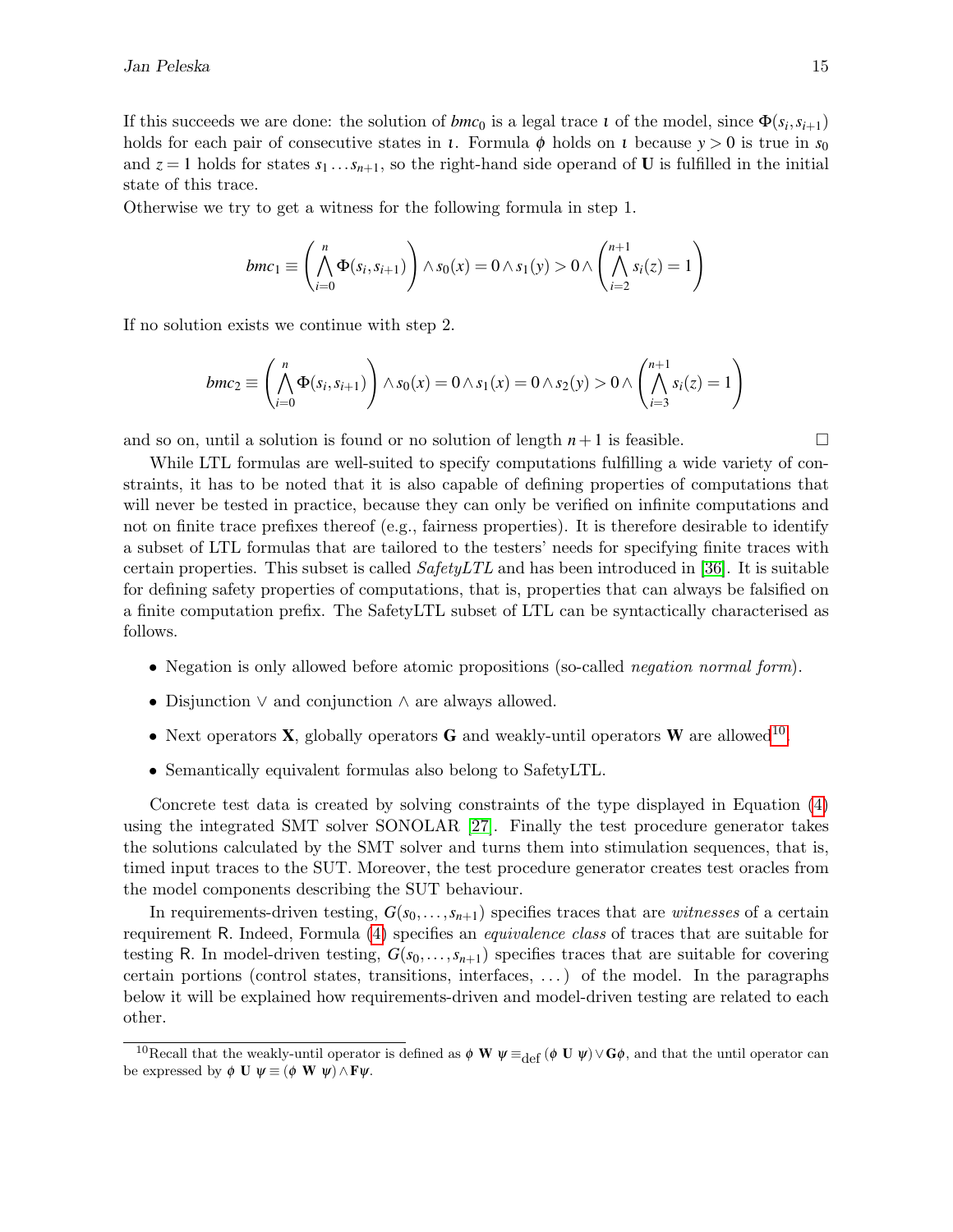$\Box$ 

#### 4.4 Model Coverage Test Cases

Since adequate test models express all SUT requirements to be tested, it is reasonable to specify and perform test cases achieving model coverage. As we have seen above, a behavioural model element (state machine control state, transition, operation, ...) is covered by a trace  $i = s_0 \dots s_k$ , if the element's behaviour is exercised during some transition  $s_i \rightarrow s_{i+1}$ . For a control state *c* this means that  $s_{i+1}(c) = \text{true}$ , and, consequently, the state's entry action (if any) is executed. For a transition this means that its firing condition becomes true in some *s<sup>i</sup>* . Operations *f* are covered when they are associated with actions of covered states or transitions executing *f* .

There exists a wide variety of model coverage strategies, many of them are discussed in [\[42\]](#page-20-10). The standards for safety-critical systems development and V&V have only recently started to consider the model-driven development and V&V paradigm. It seems that the avionic standard RTCA DO-178C [\[32\]](#page-19-12) is currently the most advanced with respect to model-based systems engineering. It requires to achieve operation coverage, transition coverage, decision coverage, and equivalence class and boundary value coverage, when verifying design models [\[31,](#page-19-13) Table MB.6-1]. Neither the standard, nor [\[42\]](#page-20-10), however, elaborate on coverage of timing conditions (e.g., clock zones in Time Automata) or the coverage of execution state vectors of concurrent model components.

In RT-Tester, the following model coverage criteria are currently implemented: (1) basic control state coverage, (2) transition coverage, MC/DC coverage, (3) hierarchic transition cov-erage<sup>[11](#page-13-0)</sup> with or without MC/DC coverage,  $(4)$  equivalence class and boundary value coverage, (5) basic control state pairs coverage, (6) interface coverage and (7) block coverage.

Basic control state pairs coverage exercises all feasible control state combinations of concurrent state machines in writer-reader relationship. The equivalence class coverage technique in combination with basic control state pairs coverage also produces a (not necessarily complete) coverage of clock zones.

Each of these coverage criteria can be specified by means of LTL formulas or, equivalently, BMC instances.

**Example 2.** For state machine FLASH\_CTRL (Fig. [6\)](#page-23-0), the hierarchic transition coverage is achieved by test cases

|  | $tc_1 \equiv \mathbf{F}(\text{EMER\_OFF} \wedge \text{EmerFlash})$                                                                    |  |
|--|---------------------------------------------------------------------------------------------------------------------------------------|--|
|  | $tc_2 \equiv \mathbf{F}(\text{EMER}\_\text{ACTIVE} \wedge \text{TurnIndLvr} \neq 0 \wedge$                                            |  |
|  | $((TurnIndLvr = 1) \neq Left1 \vee (TurnIndLvr = 2) \neq Right1))$                                                                    |  |
|  | $tc_3 \equiv \mathbf{F}(\text{EMER}\_\text{ACTIVE} \wedge (\text{Left1} \vee \text{Right1}) \wedge \text{TurnIndLvr} = 0)$            |  |
|  | $tc_4 \equiv \mathbf{F}(\text{TURN}\_\text{IND}\_\text{OVERRIDE}\wedge\text{TurnIndLvr}=0)$                                           |  |
|  | $tc_5 \equiv \mathbf{F}(\neg \text{Emer Flash} \land \text{EMER}\_\text{ACTIVE} \land$                                                |  |
|  | $((TurnIndLvr \neq 0 \land TurnIndLvr = Left1 \lor TurnIndLvr = Right1) \lor$                                                         |  |
|  | $(TurnIndLvr = 0 \wedge \neg (Left1 \vee Right1)))$                                                                                   |  |
|  | $tc_6 \equiv \mathbf{F}(\neg \text{Emer Flash} \wedge \text{TURN} \bot \text{ND} \_ \text{OVERRIDE} \wedge \text{TurnIndLvr} \neq 0)$ |  |

<span id="page-13-0"></span> $11$ This applies to higher-level transitions of hierarchic state machines: they are exercised several times with as many subordinate control states as possible.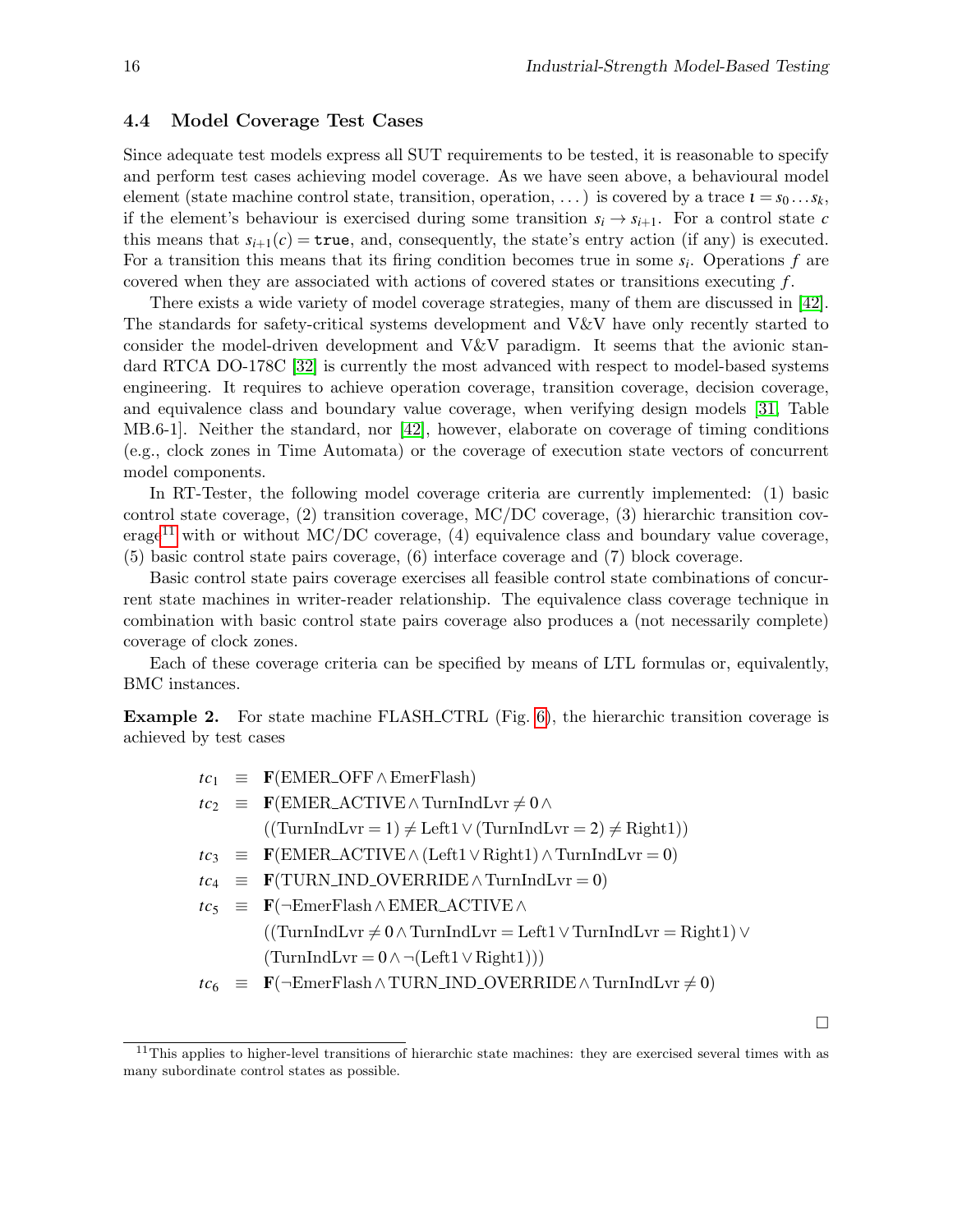### 4.5 Automated Compilation of Traceability Data

Having identified the test cases suitable for model coverage, these can be related to requirements in an automated way.

- If requirement R is linked to model elements by «satisfy» relationships, then the test cases covering these elements are automatically related to R.
- If requirement R is characterised by a LTL formula  $\phi$  not directly related to model elements, we proceed as follows.
	- $−$  Transform  $φ$  into disjunctive normal form  $φ ≡ ∨_{i=0}^{m} φ_i$  and associate test cases for each  $\phi_i$  separately.
	- Each test case *tc* ≡ ψ derived from the model is related to R, if ψ ⇒ φ*<sup>i</sup>* holds.
	- If test case *tc* ≡ ψ is neither stronger nor weaker than the requirement in the sense that  $\psi \wedge \phi_i$  has a solution, add a new test case  $tc' \equiv \psi \wedge \phi_i$  and relate  $tc'$  to R.
	- If at least one of two test cases  $tc_1 \equiv \mathbf{F}\psi_1$  and  $tc_2 \equiv \mathbf{F}\psi_2$  implies the requirement and  $tc' \equiv \mathbf{F}(\psi_1 \wedge \psi_2)$  has a solution, add  $tc'$  to the test case database and trace it to R.

<span id="page-14-0"></span>Example 3. Consider requirement REQ-002 (Flashing with 340ms/320ms on-off periods) of the example from Table [1.](#page-21-0) It is characterised by covering transitions  $ON \rightarrow OFF$  and  $OFF \rightarrow ON$ (see Table [2\)](#page-24-1). By tracing these transitions back to model coverage test cases, the following cases can be identified, and these trace back to REQ-002.

> $tc_7 \equiv \mathbf{F}(\text{OFF} \wedge (\hat{t} - t_{\text{OFF}}) > 320)$  $tc_8 \equiv \mathbf{F}(\text{OFF} \wedge (\hat{t} - t_{\text{OFF}}) \geq 320 \wedge \text{TurnIndLvr} = 1)$  $tc_9 \equiv \mathbf{F}(\text{OFF} \wedge (\hat{t} - t_{\text{OFF}}) \geq 320 \wedge \text{TurnIndLvr} = 2)$  $tc_{10} \equiv \mathbf{F}(\text{OFF} \wedge (\hat{t} - t_{\text{OFF}}) \geq 320 \wedge \text{EMER\_ACTIVE})$  $tc_{11}$   $\equiv$  **F**(OFF  $\land$   $(\hat{t} - t_{OFF}) \geq 320 \land \text{TURN}$  IND\_OVERRIDE)

The test cases listed here are only a subset of the complete list that traces back to REQ-002. Test cases *tc*8,*tc*<sup>9</sup> result from combining interface coverage on SUT input TurnIndLvr with coverage of the OFF  $\rightarrow$  ON. Cases  $tc_{10}$ ,  $tc_{11}$  result from combining basic control state pairs coverage with the transition coverage. Test case  $tc<sub>7</sub>$  is redundant if any of the others is performed. It is quite obvious that the test case generation technique defined above runs into combinatorial explosion problems. Even for the small sample system discussed here, the list of test cases from Example [3](#page-14-0) could be extended by

$$
tc_{12} \equiv \mathbf{F}(\text{OFF} \land (\hat{t} - t_{\text{OFF}}) \geq 320 \land \text{EMER}\_\text{ACTIVE} \land \text{TurnIndLvr} = 0)
$$
  
\n
$$
tc_{13} \equiv \mathbf{F}(\text{OFF} \land (\hat{t} - t_{\text{OFF}}) \geq 320 \land \text{EMER}\_\text{ACTIVE} \land \text{TurnIndLvr} = 1)
$$
  
\n
$$
tc_{14} \equiv \mathbf{F}(\text{OFF} \land (\hat{t} - t_{\text{OFF}}) \geq 320 \land \text{EMER}\_\text{ACTIVE} \land \text{TurnIndLvr} = 2)
$$
  
\n...

#### 4.6 Test Case Selection According to Criticality

It is quite obvious that the number of test cases related to a requirement can become quite vast, and that some of the test cases investigate more specific situations than others. This problem

 $\Box$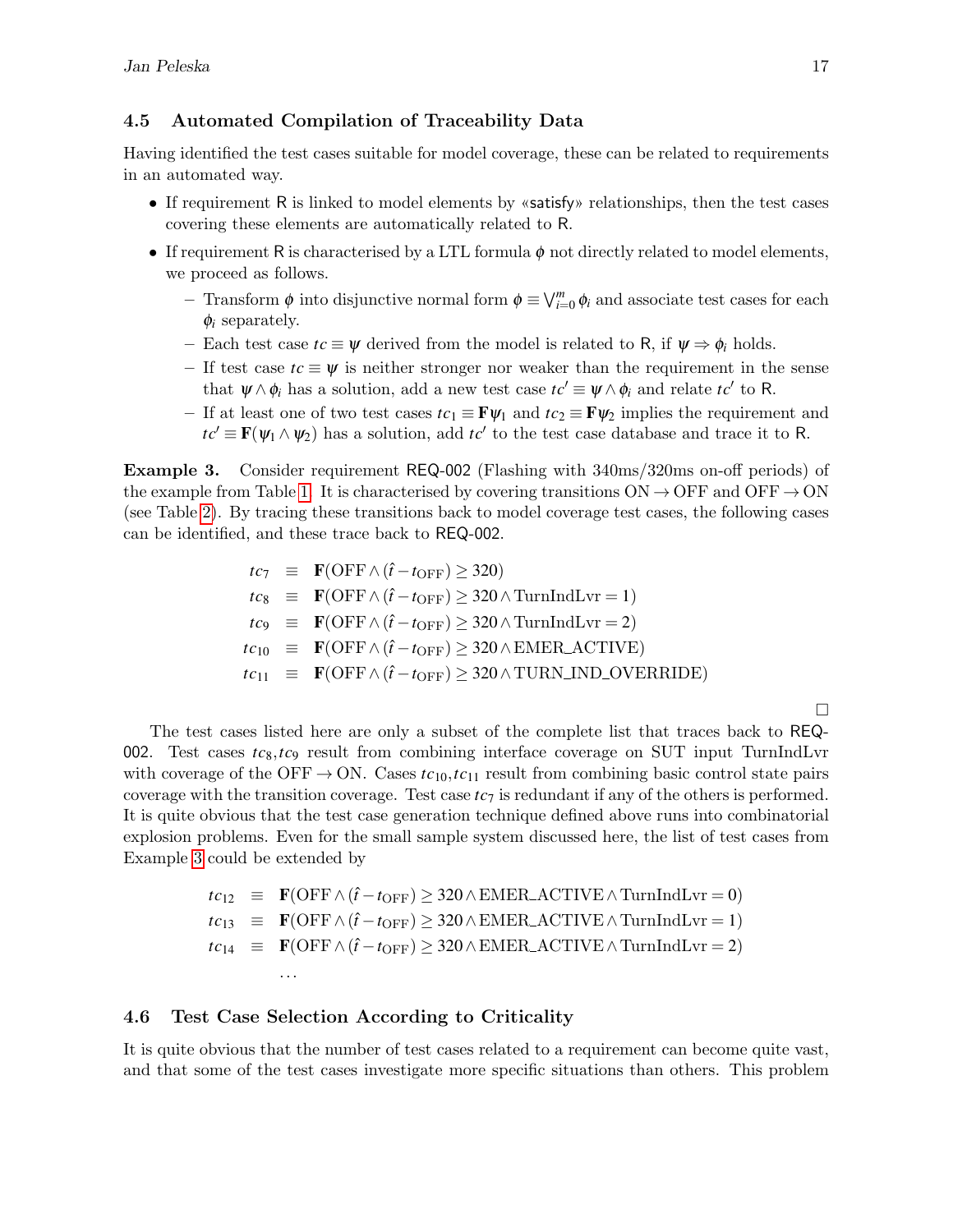is closely related to the problem of exhaustive testing which will be discussed below. Since an exhaustive execution of all test case combinations related to a requirement will be impossible for fair-sized systems, a justified reduction of the potentially applicable test cases to a smaller collection is required. In the case of safety-critical systems development, such a justification should conform to the standards applicable for V&V of these systems.

In the case of avionic systems, the RTCA DO-178C standard [\[32\]](#page-19-12) requires structural tests with respect to data and control coupling and full requirements coverage through testing, but does not specify when a requirement has been verified with a sufficient number of test cases. Instead, the standard gives test end criteria by setting code coverage goals, the coverage to be achieved depending on the SUT's criticality [\[31,](#page-19-13) MB.C-7]: for assurance level 1 systems (highest criticality), MC/DC coverage has to be achieved, for level 2 decision coverage, and for level 3 statement coverage. For levels 4 and 5, only high-level requirements have to be covered without setting any code coverage goals, and for assurance level 5 the requirement to test data and control coupling is dropped.

As a consequence, the model-based test case coverage can be tuned according to the code coverage achieved, whenever the source code is available and the assurance level is in  $1 - 3$ : start with basic control state coverage cases related to the requirement, increase coverage by adding hierarchic and MC/DC coverage test cases until the required code coverage is achieved. Add interface and basic control state pairs coverage cases until the data and control coupling coverage has been achieved as well. For levels 4 or 5, no discussion is necessary, since here any "reasonable" test case assignment to each high-level requirement is acceptable, due to the low criticality of the SUT.

When MBT is applied on system level, however, it will generally be infeasible to measure code coverage achieved during system tests. For systems of systems, in particular, system-level tests will never cover any significant amount of code coverage, and the coverage values achieved will not be obtainable in most cases, both for technical and for security reasons. Here we suggest to proceed as follows.

- For assurance level 3, exercise
	- interface tests this ensures verification of data and control coupling,
	- basic control state coverage test cases,
	- refine these test cases *tc* ≡ ψ only if requirements have stricter characterisations φ*<sup>i</sup>* ; in this case add  $tc' \equiv \psi \wedge \phi_i$ .
- For assurance level 2, follow the same pattern, but use transition coverage test cases.
- For assurance level 1, exercise
	- interface tests,
	- basic control state pairs coverage test cases to refine the data and control coupling tests (recall that these test cases stem from writer-reader analyses),
	- MC/DC coverage test cases in combination with hierarchic transition coverage,
	- first-level refinements of test cases related to requirements as illustrated in Example [3,](#page-14-0)
	- second level refinements (as in test cases *tc*12,*tc*13,*tc*<sup>14</sup> above), if the additional conjuncts have direct impact on the requirement.

Following these rules, and supposing that our sample system were of assurance level 1, the test cases displayed in Example [3](#page-14-0) would be necessary. Test cases *tc*12,*tc*13,*tc*14, however, would not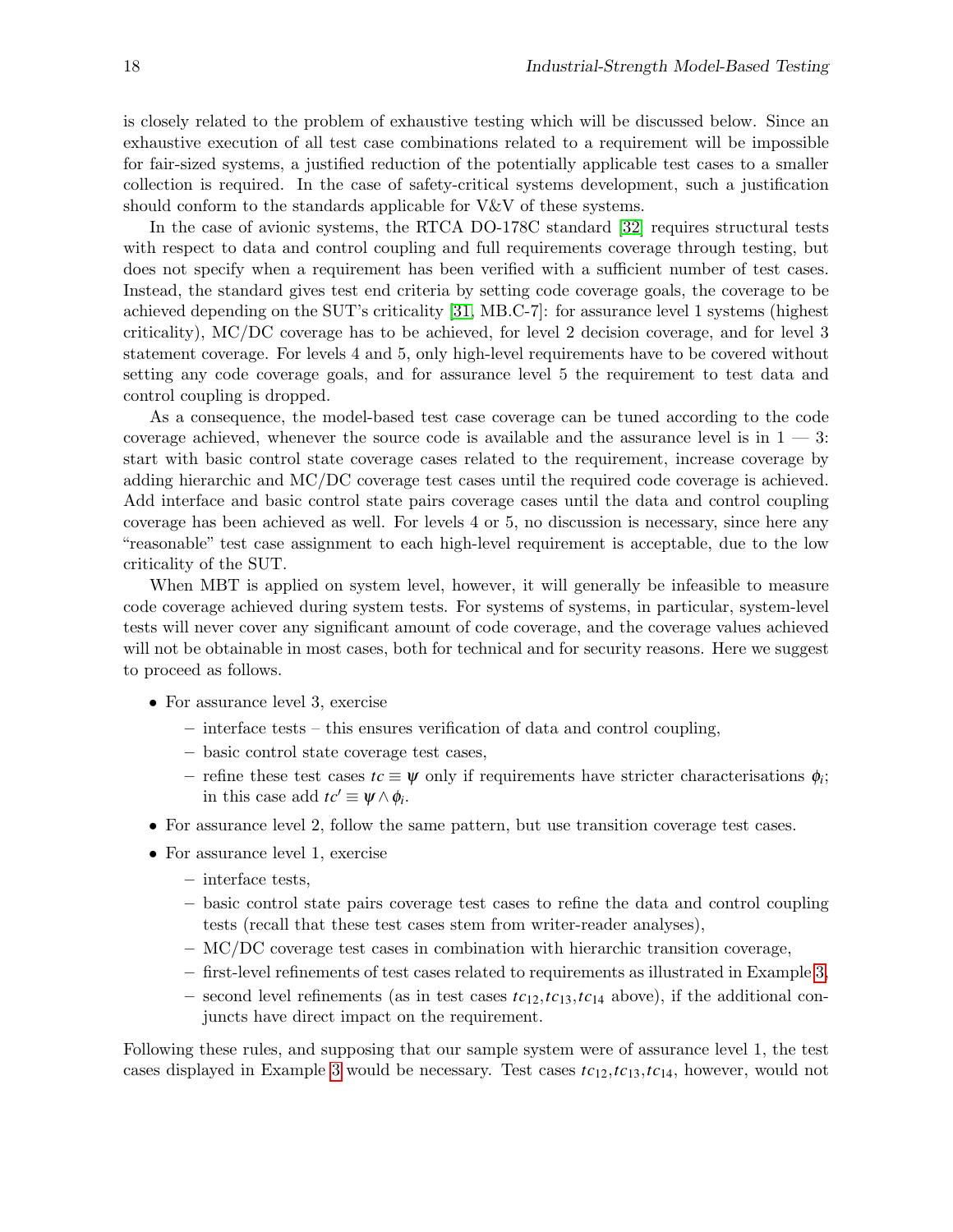be required, since the TurnIndLvr has no impact on REQ-002 according to the model: the risk of a hidden impact of this interface on the requirement has already been taken into account when testing  $tc_8, tc_9$ .

### 4.6.1 Test Strategies Proving Conformance

An alternative for justifying test strategies consists in proving that they will finally converge to an exhaustive test suite establishing some conformance relation between model and SUT. This approach has a long tradition: one of the first contributions in this field was Chow's W-Method [\[9\]](#page-18-5) applicable for minimal state machines, which was generalised and extended into many directions, so that even in the core of the exhaustive test strategy for timed automata [\[37\]](#page-20-6) some argument from the W-Method is used.

Though execution of exhaustive test suites will generally be infeasible in practice, convergence to exhaustive test suites ensures that new test cases added to the suite will really increase the assurance level by a positive amount: intuitively designed test strategies often do not possess this property, because additional test cases may just re-test SUT aspects already covered by existing ones.

The known exhaustive strategies typically operate on finite data types (discrete events, or variables with data ranges that can easily be enumerated). It is an interesting research challenge whether similar results can be obtained in presence of large data types, if application of equivalence class partitioning is justified. In [\[13\]](#page-18-12) the authors formalise the concept of equivalence class partitioning and prove that exhaustive suites can be constructed for white-box test situations. In [\[18\]](#page-19-14) this approach is currently generalised within the COMPASS project with respect to black-box testing and semantic models that are more general than the one underlying the results presented in [\[13\]](#page-18-12).

## 4.7 Challenges to Test Case Generation and Test Strategy Design

The size of SoS state spaces implies that exhaustive investigation of the complete concrete state space will certainly be infeasible. We suggest to tackle this problem by two orthogonal strategies, as is currently investigated in the COMPASS project [\[17\]](#page-19-15).

- On constituent system level, different behaviours associated with the same local mission threads<sup>[12](#page-16-0)</sup> will be comprised in equivalence classes. This reduces the complexity problem for SoS system testing to covering combinations of classes of constituent system behaviours instead of sequences of concrete state vector combinations.
- On SoS system level, "relevant" class combinations are identified by means of different variants of impact analysis, such as data flow analyses or investigation of contractual dependencies. Behaviours of constituent systems which do not affect the relevant class combinations under consideration will be selected according to the principle of orthogonal arrays [\[28\]](#page-19-16), because this promises an effective combinatorial distribution of unrelated behaviours exercised concurrently with the critical ones.

Apart from size and complexity, SoS present another challenge, because they typically change their configuration dynamically during run-time. The dynamic adaptation of test objectives is

<span id="page-16-0"></span> $12$ Mission threads are end-to-end tests; in the context described here, mission threads are executed on constituent system level.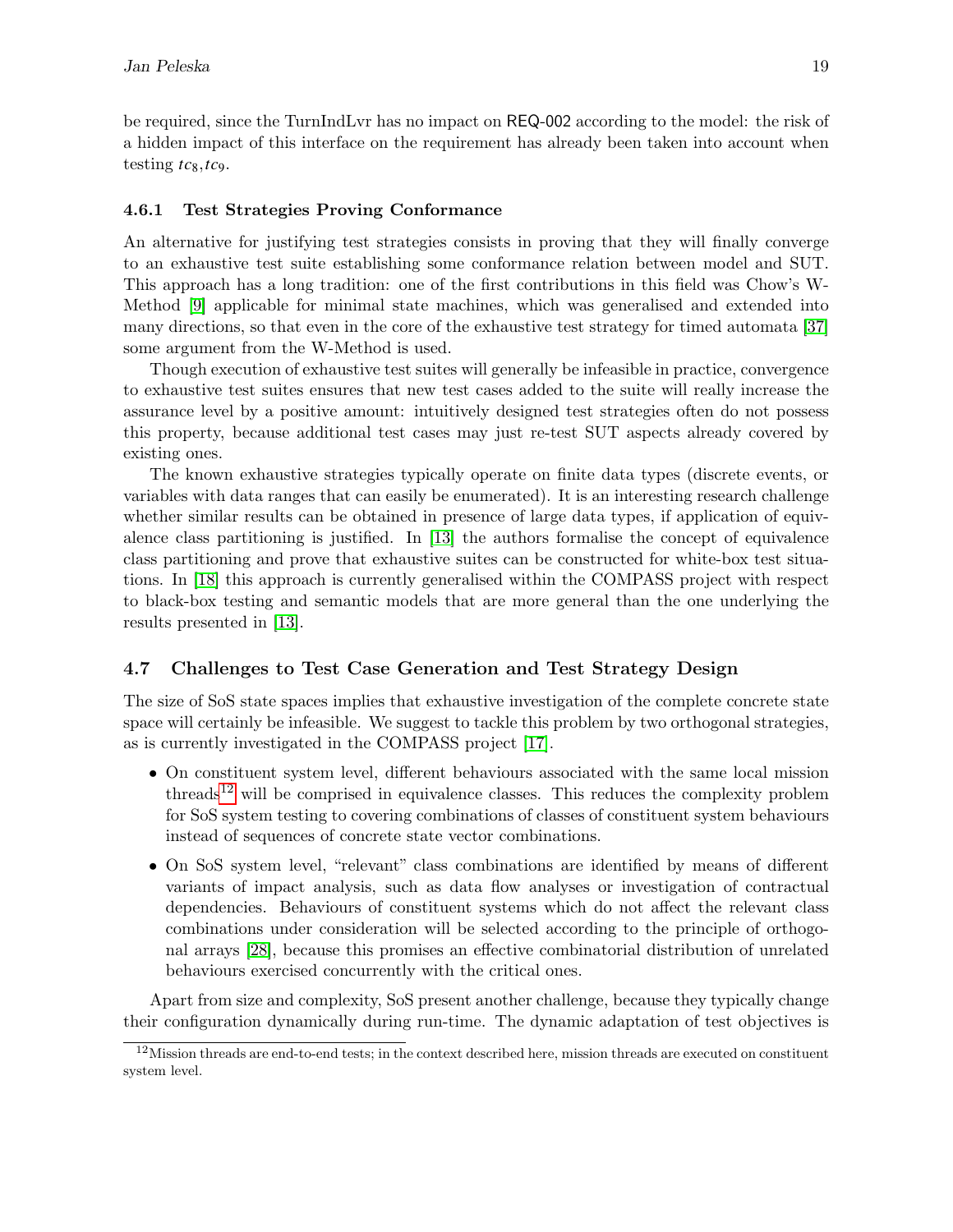particularly relevant for run-time acceptance testing of changing SoS configurations. In contrast to development models for SoS, however, we only have to consider bounded changes of SoS configurations, because every test suite can only consider a bounded number of configurations anyway. It remains to investigate how to determine configurations possessing sufficient error detection strength. Results from the field of mutation testing will help to determine this strength in a systematic and measurable way.

A further problem for systems of SoS complexity is presented by the fact that not every behaviour can be full captured in the model, which results in under-specification and nondeterminism. Test strategy elaboration in presence of this problem be achieved in the following way.

- The SoS system behaviour is structured into several top-level operational modes. It is expected that switching between these modes can be performed in a deterministic way for normal behaviour tests: it is unlikely that SoS performing operational mode changes only on a random basis are acceptable and "testworthy".
- Entry into failure modes is non-deterministic, but can be initiated in a deterministic way for test purposes by means of pre-planned failure injections.
- The behaviour in each operational mode is not completely deterministic, but can be captured by sets of constraints governing the acceptable computations in each mode. Test oracles will therefore no longer check for explicit output traces of the SUT but for compliance of the traces observed with the constraints applicable in each mode.
- For test stimulation purposes the SMT solver computes sequences of feasible mode switches and the test data provoking these switches.
- Incremental test model elaboration can be performed by adding constraints identified during test observations to the modes where they are applicable. To this end, techniques from machine learning seem to be promising.

Justification of test strategies will be performed by proving that they will "converge" to exhaustive tests proving some compliance relation between SUT and reference model.

# <span id="page-17-0"></span>5 Conclusion

In this article several aspects of industrial-strength model-based testing and its underlying methods have been presented. A reference tool has been described, so that the presentation may serve as a benchmark for alternative tools capable of handling test campaigns of equal or even higher complexity. Readers are invited to join the discussion on suitable benchmarks for MBT tools – initial suggestions on benchmarking can be found in  $[26]$  – and to contribute case studies and models to the MBT benchmark website http://www.mbt-benchmarks.org.

A further topic beyond the scope of this paper is of considerable importance for tool builders: MBT tools automating test campaigns for safety-relevant systems have to be qualified, and standards like RTCA DO-178C [\[32\]](#page-19-12) for the avionic domain, CENELEC EN650128 [\[38\]](#page-20-1) for the railway domain, and ISO 26262 [\[19\]](#page-19-17) for the automotive domain have rather precise policies about how tool qualification can be obtained. A detailed comparison between tool qualification requirements of these standards is presented in [\[16\]](#page-19-18), and it is described in [\[5\]](#page-18-13) how tool qualification has been obtained for RT-Tester. We believe that the complexity of the algorithms required in MBT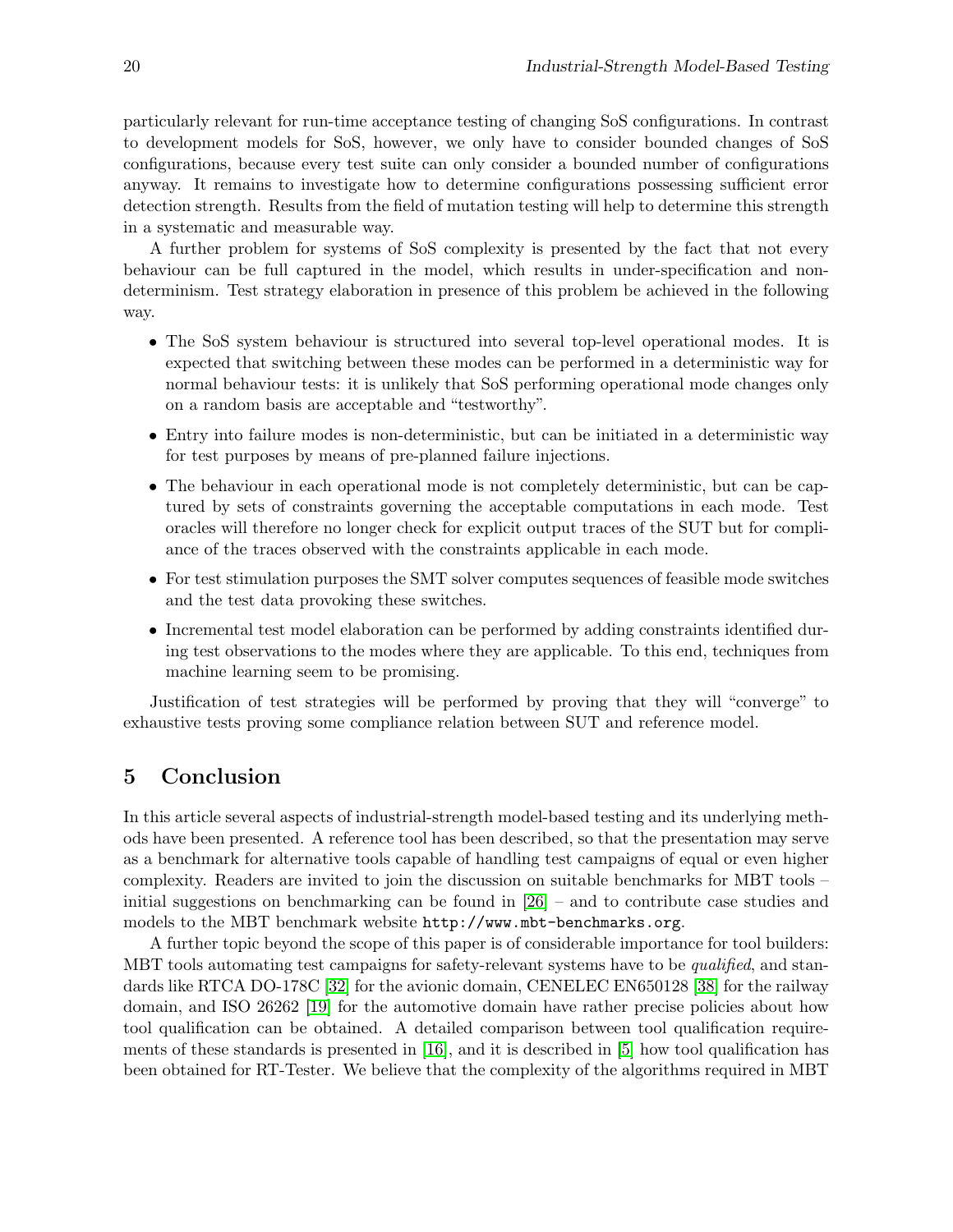tools justifies that effort is spent on their qualification, so that their automated application will not mask errors of the SUT due to undetected failures in the tool.

Acknowledgements. The author would like to thank the organisers of the MBT 2013 for giving him the opportunity to present the ideas summarised in this paper. Special thanks go to Jörg Brauer, Elena Gorbachuk, Wen-ling Huang, Florian Lapschies and Uwe Schulze for contributing to the results presented here.

# References

- <span id="page-18-9"></span>[1] AERONAUTICAL RADIO, INC. (2009): Aircraft Data Network, Part 7, Avionics Full-Duplex Switched Ethernet Network. AERONAUTICAL RADIO, INC., 2551 Riva Road, Annapolis, Maryland 21401-7435.
- <span id="page-18-0"></span>[2] Paul Baker, Oystein Haugen, Zhen Ru Dai, Clay Williams & Jens Grabowski (2008): Model-Driven Testing – Using the UML Testing Profile. Springer, Berlin Heidelberg.
- <span id="page-18-10"></span>[3] Armin Biere, Alessandro Cimatti, Edmund M. Clarke & Yunshan Zhu (1999): Symbolic Model Checking without BDDs. In: Proceedings of the 5th International Conference on Tools and Algorithms for Construction and Analysis of Systems, TACAS '99, Springer-Verlag, London, UK, UK, pp. 193–207, doi[:10.1007/3-540-49059-0](http://dx.doi.org/10.1007/3-540-49059-0_14)\_14.
- <span id="page-18-11"></span>[4] Armin Biere, Keijo Heljanko, Tommi Junttila, Timo Latvala & Viktor Schuppan (2006): Linear Encodings of Bounded LTL Model Checking. Logical Methods in Computer Science 2(5), pp. 1–64, doi[:10.2168/LMCS-2\(5:5\)2006.](http://dx.doi.org/10.2168/LMCS-2(5:5)2006)
- <span id="page-18-13"></span>[5] Jörg Brauer, Jan Peleska & Uwe Schulze (2012): *Efficient and Trustworthy Tool Qualification for* Model-Based Testing Tools. In Brian Nielsen & Carsten Weise, editors: Testing Software and Systems. Proceedings of the 24th IFIP WG 6.1 International Conference, ICTSS 2012, Aalborg, Denmark, November 2012, Lecture Notes in Computer Science 7641, Springer, Heidelberg Dordrecht London New York, pp. 8–23, doi[:10.1007/978-3-642-34691-0](http://dx.doi.org/10.1007/978-3-642-34691-0_3)\_3.
- <span id="page-18-7"></span>[6] E. Brinksma (1988): A Theory for the Derivation of Tests. In S. Aggarwal & K. Sabnani, editors: Protocol Specification Testing and Verification VIII (PSTV '88), pp. 63–74.
- <span id="page-18-4"></span>[7] R. E. Bryant, P. Chauhan, E. M. Clarke & A. Goel (2000): A Theory of Consistency for Modular Synchronous Systems. In W. A. Hunt & S. D. Johnson, editors: Formal Methods in Computer-Aided Design (FMCAD), Lecture Notes in Computer Science 1954, Springer, pp. 486–504, doi[:10.1007/3-](http://dx.doi.org/10.1007/3-540-40922-X_30)  $540\hbox{-} 40922\hbox{-} {\rm X}\hbox{-} 30.$
- <span id="page-18-2"></span>[8] A. L. C. Calvalcanti & M.-C. Gaudel (2011): Testing for Refinement in Circus. Acta Informatica 48(2), pp. 97–147, doi[:10.1007/s00236-011-0133-z.](http://dx.doi.org/10.1007/s00236-011-0133-z)
- <span id="page-18-5"></span>[9] Tsun S. Chow (1978): Testing Software Design Modeled by Finite-State Machines. IEEE Transactions on Software Engineering SE-4(3), pp. 178–186, doi[:10.1109/TSE.1978.231496.](http://dx.doi.org/10.1109/TSE.1978.231496)
- <span id="page-18-3"></span>[10] Edmund M. Clarke, Orna Grumberg & Doron A. Peled (1999): Model Checking. The MIT Press, Cambridge, Massachusetts.
- <span id="page-18-6"></span>[11] R. De Nicola & M. Hennessy (1984): Testing Equivalences for Processes. Theoretical Computer Science 34, pp. 83–133, doi[:10.1016/0304-3975\(84\)90113-0.](http://dx.doi.org/10.1016/0304-3975(84)90113-0)
- <span id="page-18-8"></span>[12] Esterel Technologies: SCADE Suite Product Description. http://www.estereltechnologies.com.
- <span id="page-18-12"></span>[13] Wolfgang Grieskamp, Yuri Gurevich, Wolfram Schulte & Margus Veanes (2002): Generating Finite State Machines from Abstract State Machines. ACM SIGSOFT Software Engineering Notes 27(4), pp. 112–122, doi[:10.1145/566171.566190.](http://dx.doi.org/10.1145/566171.566190)
- <span id="page-18-1"></span>[14] M. Hennessy (1988): Algebraic Theory of Processes. MIT Press, Cambridge, Massachusetts, London.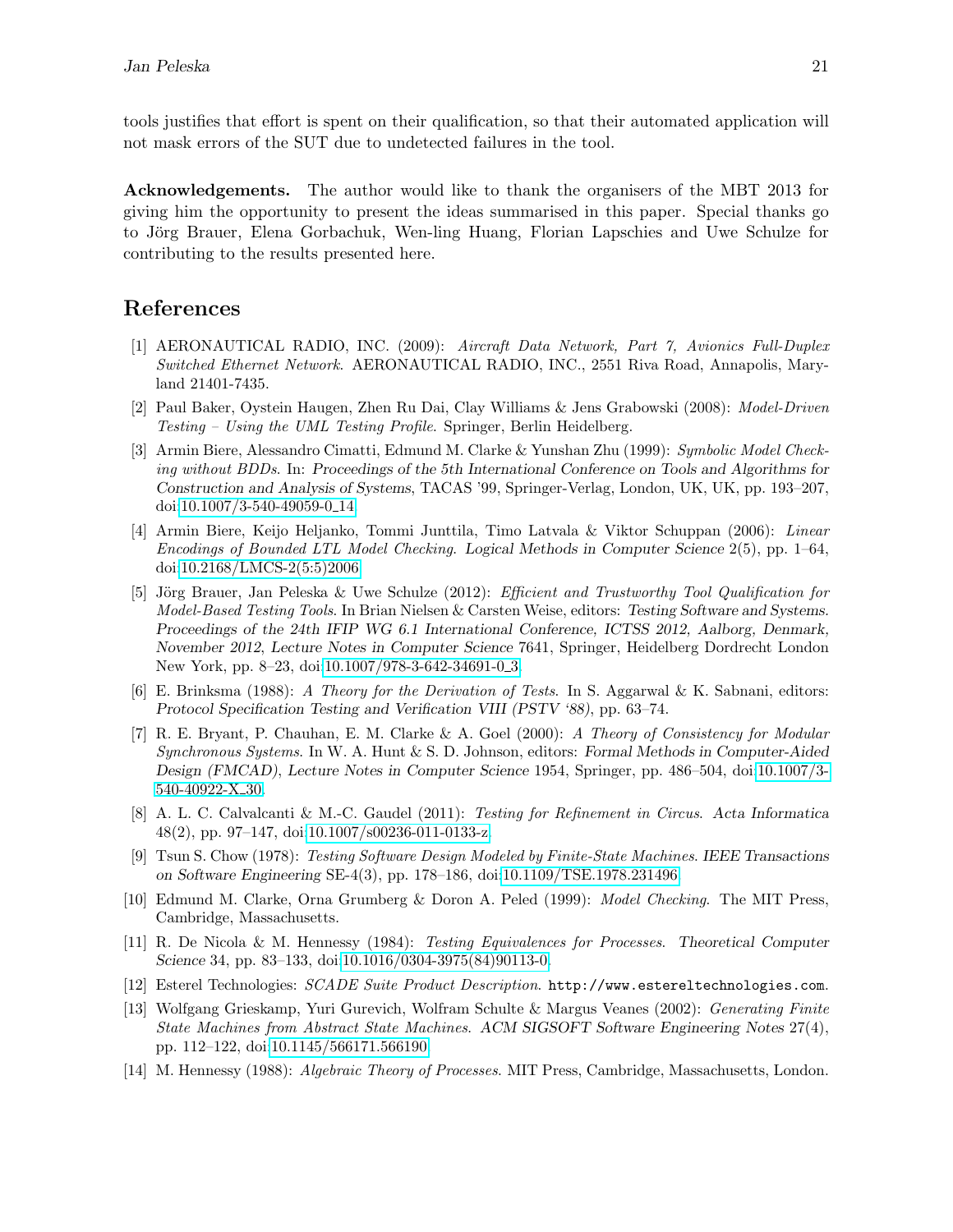- <span id="page-19-7"></span>[15] C. A. R. Hoare & H. Jifeng (1998): Unifying Theories of Programming. Prentice-Hall.
- <span id="page-19-18"></span>[16] Wen ling Huang, Jan Peleska & Uwe Schulze (2013): Test Automation Support. Technical Report D34.1, COMPASS Comprehensive Modelling for Advanced Systems of Systems.
- <span id="page-19-15"></span>[17] Wen ling Huang, Jan Peleska & Uwe Schulze (to appear 2014): Specialised Test Strategies. Technical Report D34.2, COMPASS Comprehensive Modelling for Advanced Systems of Systems.
- <span id="page-19-14"></span>[18] Wen-ling Huang & Jan Peleska (2012): Specialised Test Strategies. Public Document, COMPASS Comprehensive Modelling for Advanced Systems of Systems.
- <span id="page-19-17"></span>[19] (2009): Road Vehicles - Functional Safety - Part 8: Supporting Processes. Technical Report, International Organization for Standardization. ICS 43.040.10.
- <span id="page-19-2"></span>[20] ISO/DIS 26262-4 (2009): Road vehicles – functional safety – Part 4: Product development: system level. Technical Report, International Organization for Standardization.
- <span id="page-19-0"></span>[21] Helge Loding & Jan Peleska (2010): Timed Moore Automata: Test Data Generation and Model Checking. Software Testing, Verification, and Validation, 2008 International Conference on 0, pp. 449–458, doi[:10.1109/ICST.2010.60.](http://dx.doi.org/10.1109/ICST.2010.60)
- <span id="page-19-8"></span>[22] Rocco De Nicola & Frits Vaandrager (1990): Action versus State based Logics for Transition Systems. In Irène Guessarian, editor: Semantics of Systems of Concurrent Processe, LNCS 469, Springer-Verlag, Berlin, Heidelberg, pp. 407–419, doi[:10.1007/3-540-53479-2](http://dx.doi.org/10.1007/3-540-53479-2_17) 17.
- <span id="page-19-4"></span>[23] Object Management Group (2010): OMG Systems Modeling Language (OMG SysML*TM*). Technical Report, Object Management Group. OMG Document Number: formal/2010-06-02.
- <span id="page-19-3"></span>[24] OMG (2011): OMG Unified Modeling Language (OMG UML) Superstructure ver. 2.4.1. www.uml.org/spec/UML/2.4.1/Superstructure/PDF/.
- <span id="page-19-9"></span>[25] J. Peleska & M. Siegel (1997): Test Automation of Safety-Critical Reactive Systems. South African Computer Jounal 19, pp. 53–77.
- <span id="page-19-5"></span>[26] Jan Peleska, Artur Honisch, Florian Lapschies, Helge L¨oding, Hermann Schmid, Peer Smuda, Elena Vorobev & Cornelia Zahlten (2011): A Real-World Benchmark Model for Testing Concurrent Real-Time Systems in the Automotive Domain. In Burkhart Wolff & Fatiha Zaidi, editors: Testing Software and Systems. Proceedings of the 23rd IFIP WG 6.1 International Conference, ICTSS 2011, LNCS 7019, IFIP WG 6.1, Springer, Heidelberg Dordrecht London New York, pp. 146–161, doi[:10.1007/978-3-642-24580-0](http://dx.doi.org/10.1007/978-3-642-24580-0_1)\_1.
- <span id="page-19-10"></span>[27] Jan Peleska, Elena Vorobev & Florian Lapschies (2011): Automated Test Case Generation with SMT-Solving and Abstract Interpretation. In Mihaela Bobaru, Klaus Havelund, Gerard J. Holzmann & Rajeev Joshi, editors: Nasa Formal Methods, Third International Symposium, NFM 2011, LNCS 6617, Springer, Pasadena, CA, USA, pp. 298–312, doi[:10.1007/978-3-642-20398-5](http://dx.doi.org/10.1007/978-3-642-20398-5_22) 22.
- <span id="page-19-16"></span>[28] M. S. Phadke (1989): Quality Engineering Using Robust Design. Prentice Hall, Englewood Cliff, NJ.
- <span id="page-19-11"></span>[29] F. Rogin, T. Klotz, G. Fey, R. Drechsler & S. Rulke (2009): Advanced Verification by Automatic Property Generation. IET Computers & Digital Techniques  $3(4)$ , pp. 338–353, doi[:10.1049/iet](http://dx.doi.org/10.1049/iet-cdt.2008.0110)[cdt.2008.0110.](http://dx.doi.org/10.1049/iet-cdt.2008.0110) Available at <http://link.aip.org/link/?CDT/3/338/1>.
- <span id="page-19-6"></span>[30] A. W. Roscoe (2010): Understanding Concurrent Systems. Springer.
- <span id="page-19-13"></span>[31] RTCA SC-205/EUROCAE WG-71 (2011): Model-Based Development and Verification Supplement to DO-178C and DO-278A. RTCA/DO-331, RTCA, Inc., 1140 Connecticut Avenue, N.W., Suite 1020, Washington, D.C. 20036.
- <span id="page-19-12"></span>[32] RTCA SC-205/EUROCAE WG-71 (2011): Software Considerations in Airborne Systems and Equipment Certification. RTCA/DO-178C, RTCA, Inc., 1140 Connecticut Avenue, N.W., Suite 1020, Washington, D.C. 20036.
- <span id="page-19-1"></span>[33] RTCA,SC-167 (1992): Software Considerations in Airborne Systems and Equipment Certification, RTCA/DO-178B. RTCA.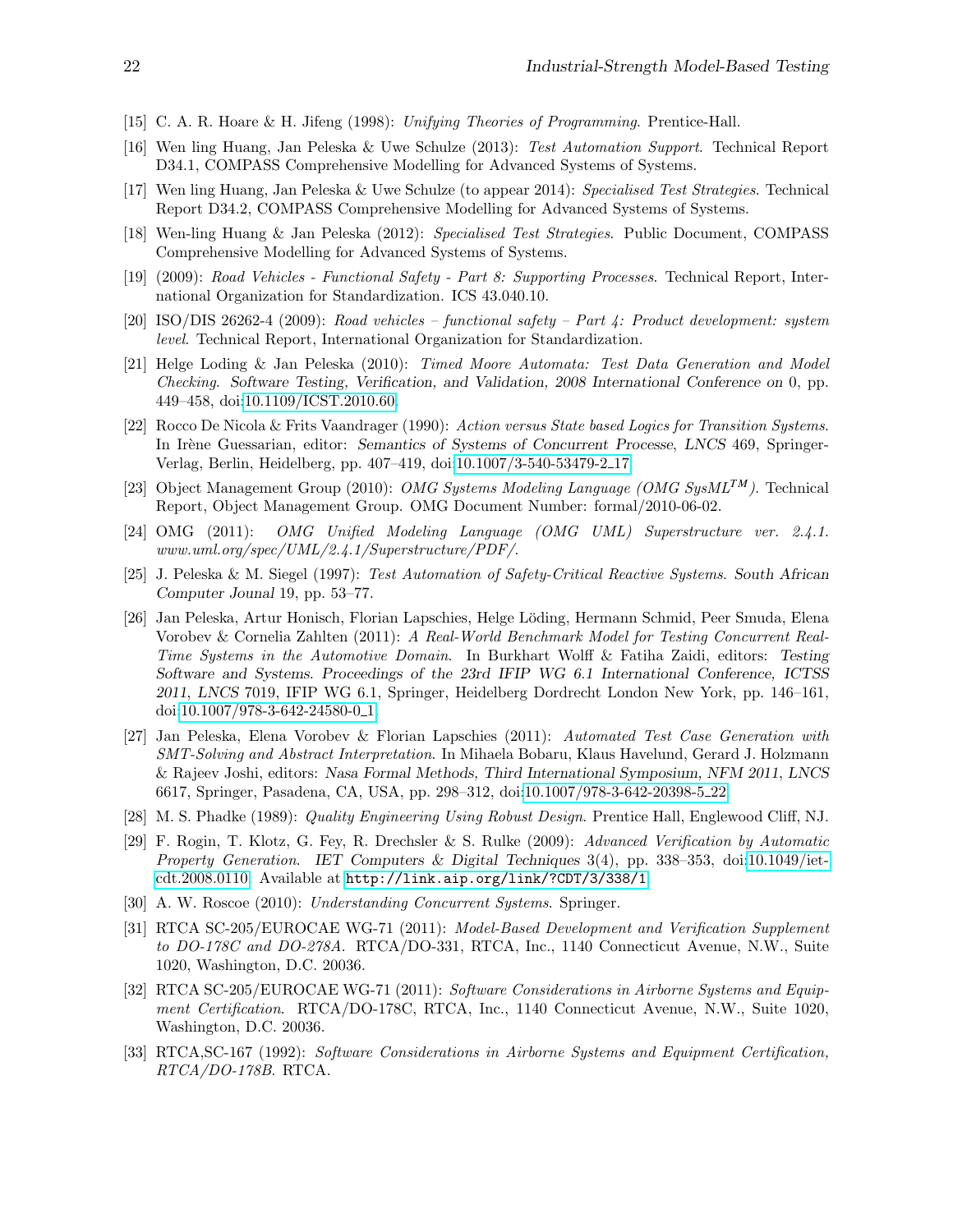- <span id="page-20-7"></span>[34] S. Schneider (1995): An Operational Semantics for Timed CSP. Information and Computation 116, pp. 193–213, doi[:10.1006/inco.1995.1014.](http://dx.doi.org/10.1006/inco.1995.1014)
- <span id="page-20-2"></span>[35] S. Schneider (2000): Concurrent and Real-time Systems – The CSP Approach. Wiley and Sons Ltd.
- <span id="page-20-9"></span>[36] A. P. Sistla (1994): Liveness and Fairness in Temporal Logic. Formal Aspects of Computing 6(5), pp. 495–512, doi[:10.1007/BF01211865.](http://dx.doi.org/10.1007/BF01211865)
- <span id="page-20-6"></span>[37] J.G. Springintveld, F.W. Vaandrager & P.R. D'Argenio (2001): Testing timed automata. Theoretical Computer Science 254(1-2), pp. 225–257, doi[:10.1016/S0304-3975\(99\)00134-6.](http://dx.doi.org/10.1016/S0304-3975(99)00134-6)
- <span id="page-20-1"></span>[38] European Committee for Electrotechnical Standardization (2001): EN 50128 – Railway applications – Communications, signalling and processing systems – Software for railway control and protection systems. CENELEC, Brussels.
- <span id="page-20-4"></span>[39] Jan Tretmans (1996): Test generation with inputs, outputs and repetitive quiescence. Software – Concepts and Tools 17(3), pp. 103–120.
- <span id="page-20-5"></span>[40] Jan Tretmans (1999): Testing Concurrent Systems: A Formal Approach. In J.C.M. Naeten & S. Mauw, editors: CONCUR'99 – 10*th* Int. Conference on Concurrency Theory, Lecture Notes in Computer Science 1664, Springer, pp. 46–65, doi[:10.1007/3-540-48320-9](http://dx.doi.org/10.1007/3-540-48320-9_6)<sub>-6</sub>.
- <span id="page-20-8"></span>[41] Frits Vaandrager (2012): Active Learning of Extended Finite State Machines. In Brian Nielsen & Carsten Weise, editors: Testing Software and Systems. Proceedings of the 24th IFIP WG 6.1 International Conference, ICTSS 2012, Aalborg, Denmark, November 2012, Lecture Notes in Computer Science 7641, Springer, Heidelberg Dordrecht London New York, pp. 5–7, doi[:10.1007/978-3-642-](http://dx.doi.org/10.1007/978-3-642-34691-0_2)  $34691 - 0.2$ .
- <span id="page-20-10"></span>[42] Stephan Weißleder (2010): Test Models and Coverage Criteria for Automatic Model-Based Test Generation with UML State Machines. Doctoral thesis, Humboldt-University Berlin, Germany.
- <span id="page-20-3"></span>[43] J. Woodcock, A. Cavalcanti, J. Fitzgerald, P. Larsen, A. Miyazawa & S. Perry (2012): Features of CML: a Formal Modelling Language for Systems of Systems. IEEE Systems Journal 6, doi[:10.1109/SYSoSE.2012.6384144.](http://dx.doi.org/10.1109/SYSoSE.2012.6384144)

## <span id="page-20-0"></span>A Case Study: Turn Indication Control Function

As a case study we consider the turn indication function of a vehicle providing left/right indication and emergency flashing by means of exterior lights flashing with a given frequency. Left/right indication is switched on by means of the turn indicator lever with its positions 0 (neutral), 1 (left), and 2(right). Emergency flashing is controlled by means of a switch with positions 0 (off) and 1 (on). Activating the indication lights is subject to the condition that the available voltage is sufficiently high. The requirements for the turn indication function are as shown in Table [1.](#page-21-0)

The SysML test model for this system structured into TE and SUT blocks, as shown in Fig. [4.](#page-22-0) The interfaces shown in this diagram are the observable SUT outputs and writable inputs that may be accessed by the TE. RT-Tester allows for SysML properties and signal events to be exchanged between SUT and TE model components. The tool provides interface modules mapping their valuations onto concrete software or hardware interfaces and vice versa. In a software integration test the turn indication lever values and the status of the emergency switch may be passed to the SUT, for example, by means of shared variables. The SUT outputs (left-hand side lamps on/off, right-hand side lamps on/off) can also be represented by Boolean output variables of the SUT. In a HW/SW integration test interface modules would map the turn indication lever status and the emergency flash button to discrete inputs to the SUT. In a system integration test the actual voltage and the current placed by the SUT on the indication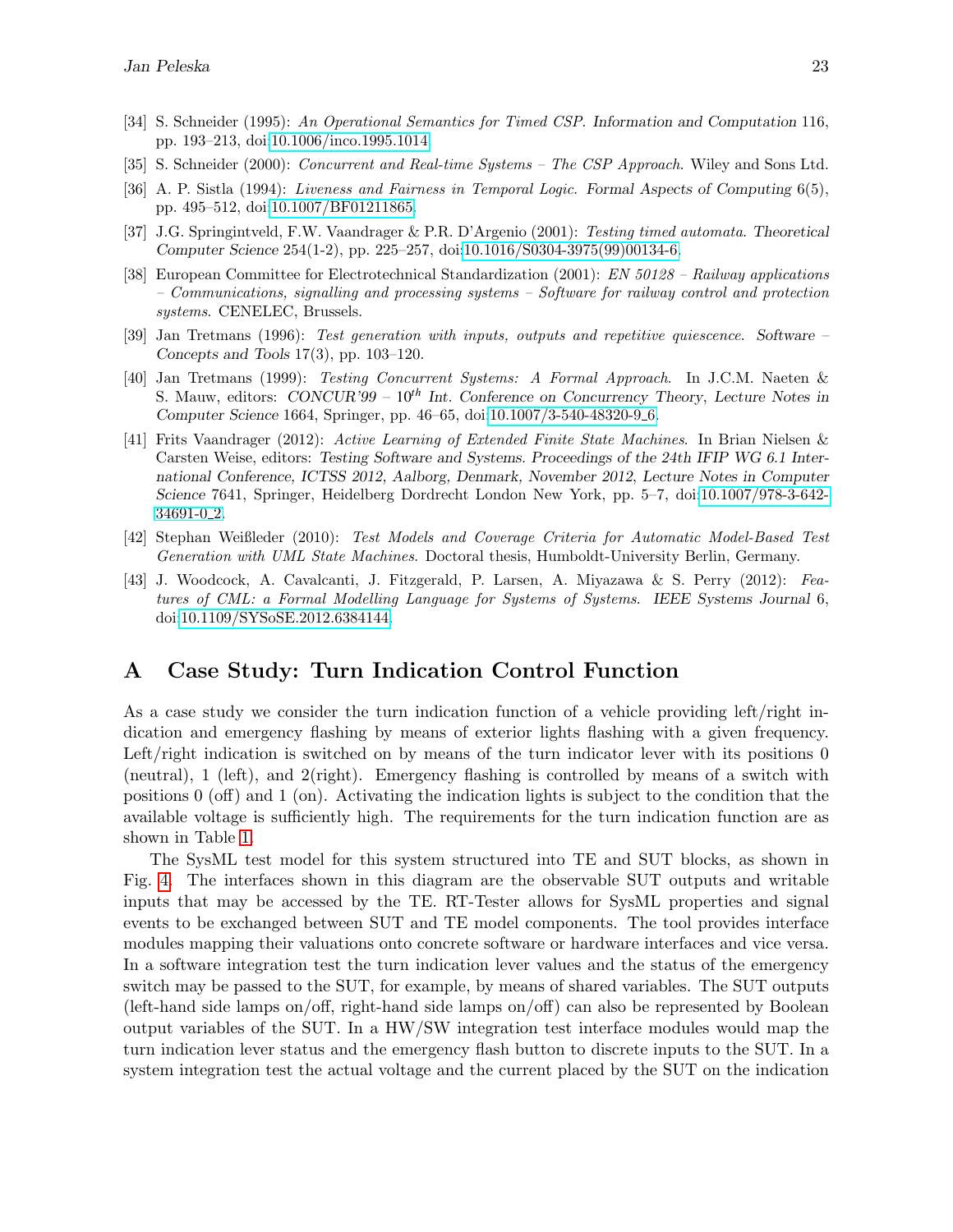| Requirement                             | Description                                                                       |
|-----------------------------------------|-----------------------------------------------------------------------------------|
| REQ-001 Flashing requires sufficient    | Indication lights are only active, if the electrical voltage (input Voltage)      |
| voltage                                 | $\text{is} > 80\%$ of the nominal voltage.                                        |
| Flashing<br><b>REQ-002</b><br>with      | If any lights are flashing, this is done synchronously with a $340\text{ms ON} -$ |
| 340ms/320ms on-off periods              | 320ms OFF period.                                                                 |
| REQ-003 Switch on turn indication       | An input change from turn indication lever state TurnIndLvr = $0$ or $2$          |
| left                                    | to TurnIndLvr $= 1$ switches indication lights left (output FlashLeft) into       |
|                                         | flashing mode and switches indication lights right (output FlashRight)            |
|                                         | off.                                                                              |
| REQ-004 Switch on turn indication       | An input change from turn indication lever state TurnIndLvr = $0$ or $1$          |
| right                                   | to TurnIndLvr = $2$ switches indication lights right (output FlashRight)          |
|                                         | into flashing mode and switches indication lights left (output FlashLeft)         |
|                                         | off.                                                                              |
| <b>REQ-005</b><br>Emergency flashing on | An input change from EmerFlash = $0$ to EmerFlash = $1$ switches indi-            |
| overrides left/right flashing           | cation lights left (output FlashLeft) and right (output FlashRight) into          |
|                                         | flashing mode, regardless of any previously activated turn indication.            |
| REQ-006 Left-/right flashing over-      | Activation of the turn indication left or right overrides emergency flash-        |
| rides emergency flashing                | ing, if the latter has been activated before.                                     |
| REQ-007 Resume emergency flash-         | If turn indication left or right is switched off and emergency flashing is        |
| ing                                     | still active, emergency flashing is continued or resumed, respectively.           |
| REQ-008 Resume turn indication          | If emergency flashing is turned off and turn indication left or right is still    |
| flashing                                | active, the turn indication is continued or resumed, respectively.                |
| REQ-009 Tip flashing                    | If turn indication left or right is switched off before three flashing periods    |
|                                         | have elapsed, the turn indication will continue until three on-off periods        |
|                                         | have been performed.                                                              |

<span id="page-21-0"></span>Table 1: Requirements of the turn indication control system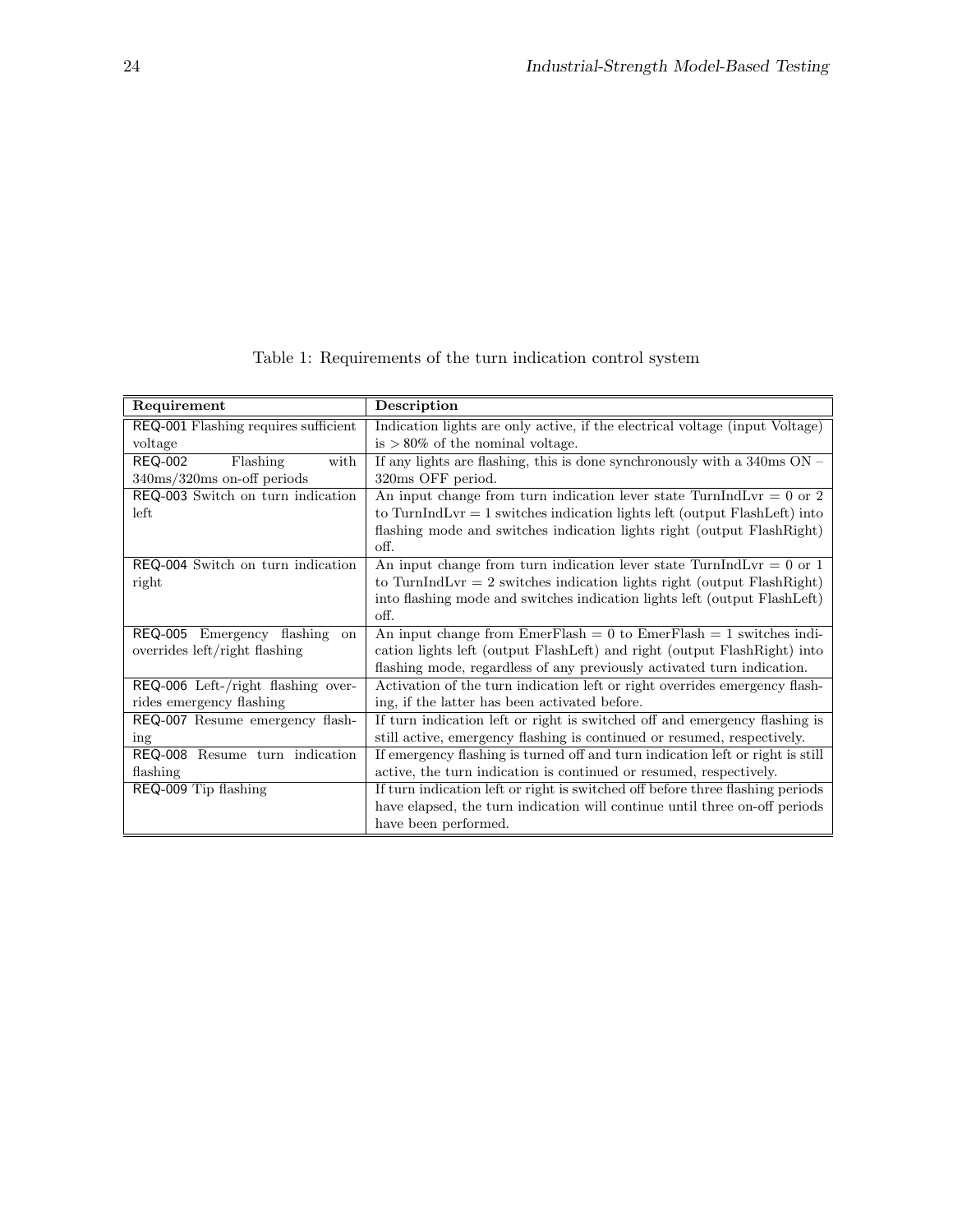

<span id="page-22-0"></span>Figure 4: Interface between TE and SUT.

lamps would be measured. The interface abstraction required for the test level is specified by a signal map that associates abstract SysML model interfaces with concrete interfaces of the test equipment.

The structural view on the SUT has to be decomposed further, until each block is associated with a sequential behaviour. For the case study discussed here, the SUT is further decomposed into two concurrent functions as depicted in Fig. [5.](#page-22-1) Functional component FLASH CTRL performs the decisions about left/right indication or emergency flashing. The decision is communicated to component OUTPUT CTRL by means of internal interface Left (flashing on left-hand side indication lights if Left  $= 1$ ) and Right (flashing on right-hand side indication lights if Right  $= 1$ ). Block OUTPUT\_CTRL controls the flashing cycles and switches off indication lamps if the voltage gets too low. The FLASH CONTROL component operates as follows.

• As long as the emergency flash switch has not been activated, Left/Right are set according



<span id="page-22-1"></span>Figure 5: Functional decomposition of the SUT.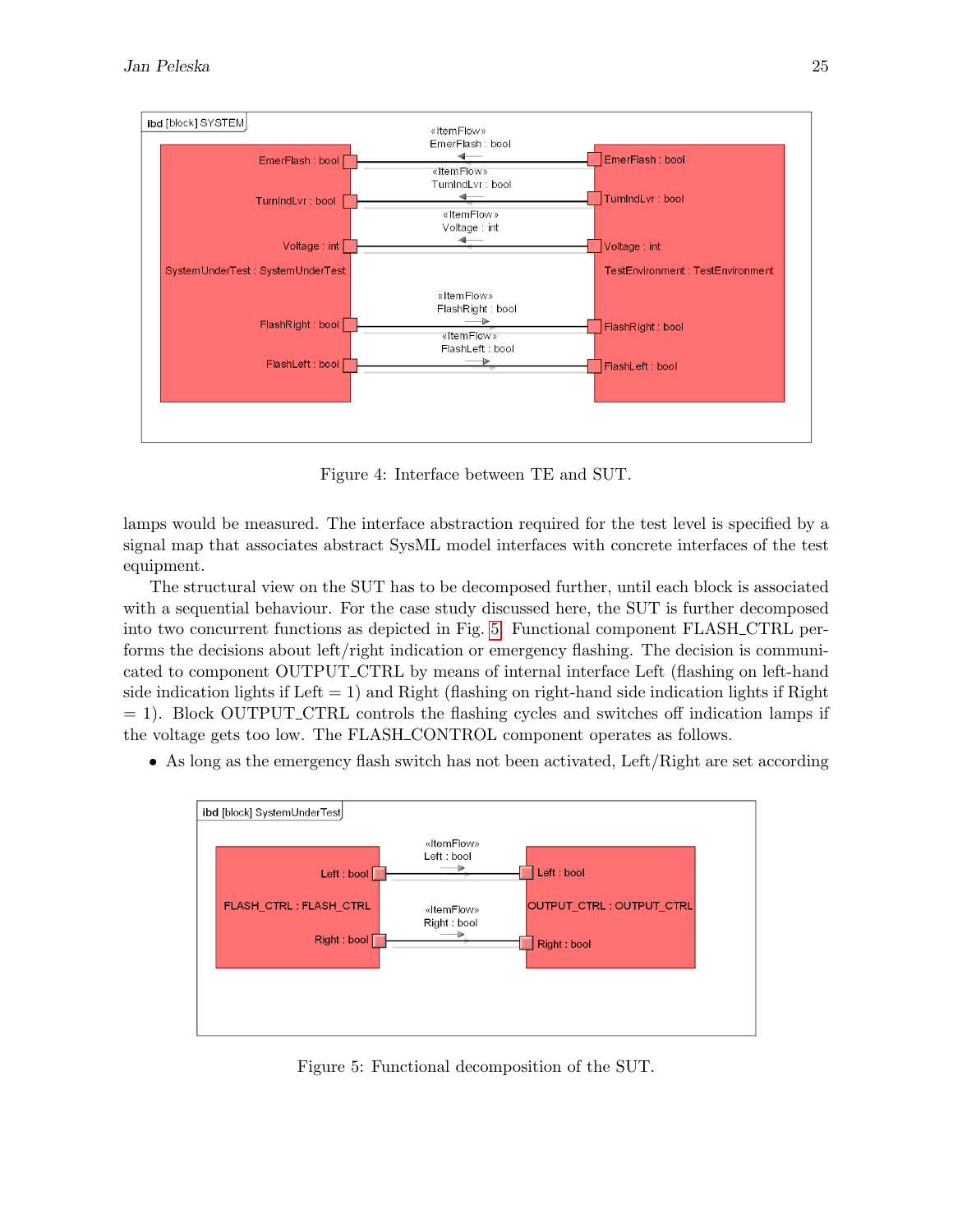

<span id="page-23-0"></span>Figure 6: State machine controlling left/right and emergency flashing.

to the turn indication lever status. This is specified in do activity doEmerOff.

- As soon as the emergency flash switch EmerFlash is switched on, Left/Right are set as specified in sub-state machine EMER<sub>-ON</sub> (Fig [7\)](#page-24-0).
- When entering EMER<sub>-ON</sub>, Left/Right are both set to true and the state machine remains in control state EMER ACTIVE.
- When the turn indication lever is changed to left or right position, emergency flashing is overridden, and left/right indication is performed.
- Emergency flashing is resumed if the turn indication lever is switched into neutral position.

Function OUTPUT\_CTRL sets the SUT output interfaces FlashLeft and FlashRight (Fig. [8](#page-25-1)) and [9\)](#page-25-2). The indication lamps are switched according to the internal interface state Left/Right, if the voltage is greater than 80% of the nominal voltage. After the lamps have been on for 340ms, they are switched off and stay so until 320ms have passed. A counter FlashCtr is maintained: if the turn indication lever is switched from left or right back to the neutral position before 3 flashing periods have been performed, left/right indication will remain active until the end of these 3 periods.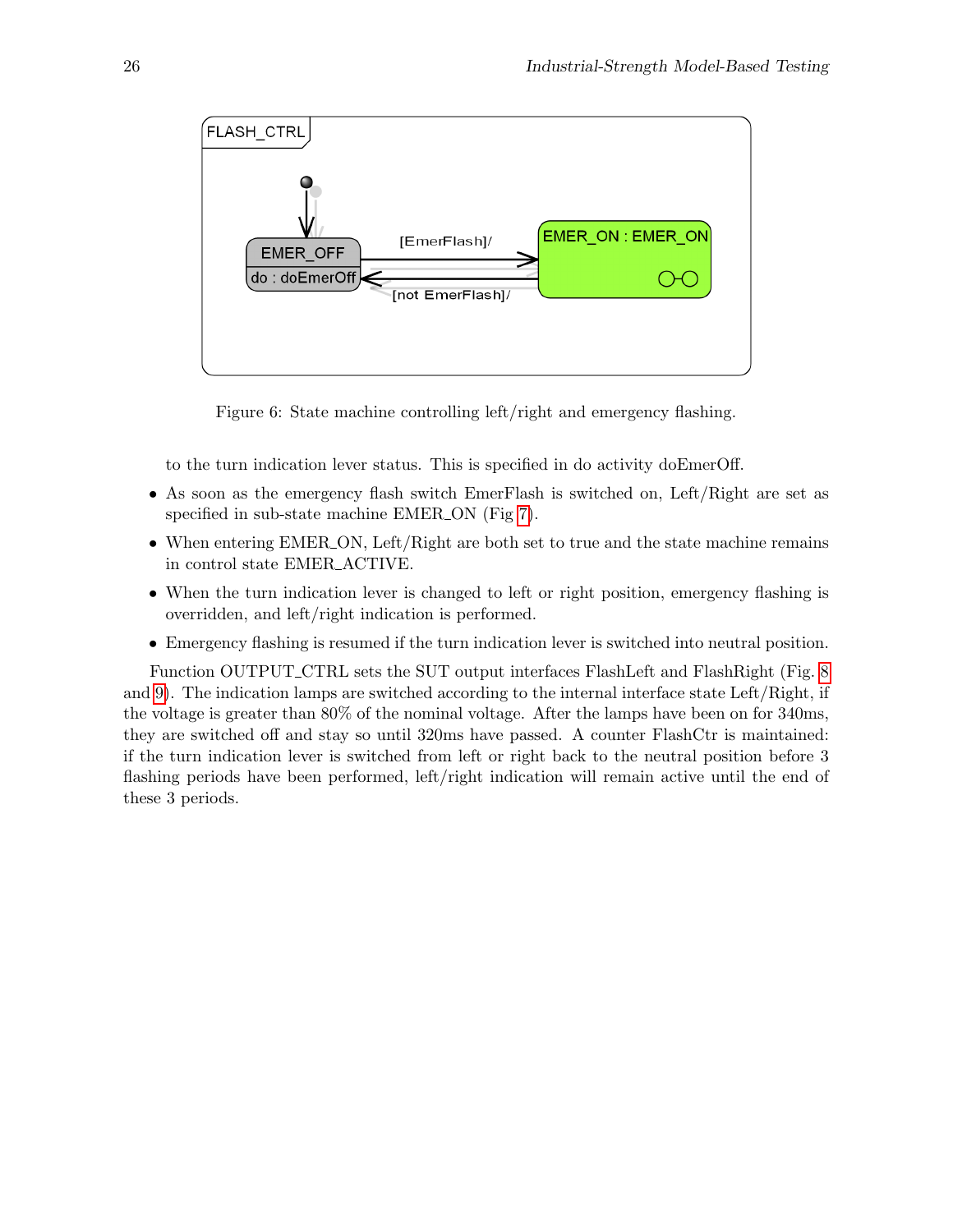

<span id="page-24-1"></span><span id="page-24-0"></span>Figure 7: Decomposition of control state EMER ON.

Table 2: Requirements and associated constraints identifying witness computations.

| Requirement                                                  | Constraint                                                                                                    |
|--------------------------------------------------------------|---------------------------------------------------------------------------------------------------------------|
| REQ-001 Flashing requires sufficient voltage                 | «Constraint» $F(Voltage \leq 80)$                                                                             |
| $REQ-002$ Flashing with $340 \text{ms}/320 \text{ms}$ on-off | «Transition» $ON \rightarrow OFF$ «Transition» $OFF \rightarrow ON$                                           |
| periods                                                      |                                                                                                               |
| REQ-003 Switch on turn indication left                       | «Constraint» $\mathbf{F}(\text{FlashLeft} = 1 \land \text{FlashRight} = 0)$                                   |
| REQ-004 Switch on turn indication right                      | «Constraint» $\mathbf{F}(\text{FlashLeft} = 0 \land \text{FlashRight} = 1)$                                   |
| REQ-005 Emergency flashing on overrides                      | «Constraint» $\mathbf{F}(\text{EMER\_OFF} \wedge \text{TurnIndLvr} > 0 \wedge \text{EmerFlash})$              |
| $left/$ right flashing                                       |                                                                                                               |
| REQ-006 Left-/right flashing overrides emer-                 | «Atomic State» TURN_IND_OVERRIDE                                                                              |
| gency flashing                                               |                                                                                                               |
| REQ-007 Resume emergency flashing                            | «Transition» $TURN\_IND\_OVERRIDE \rightarrow EMER\_ACTIVE$                                                   |
| REQ-008 Resume turn indication flashing                      | «Constraint»                                                                                                  |
|                                                              | $\mathbf{F}(\text{EMER}\_\text{ACTIVE}\land\neg\text{EmerFlash}\land\text{TurnIndLvr}>0)$                     |
| REQ-009 Tip flashing                                         | «Constraint»                                                                                                  |
|                                                              | $\mathbf{F}(\text{Voltage} > 80 \land \neg(\text{Left} \lor \text{Right}) \land \text{Left1} + \text{Right1}$ |
|                                                              | $1 \wedge \text{Flash}(\text{tr} < 3)$                                                                        |